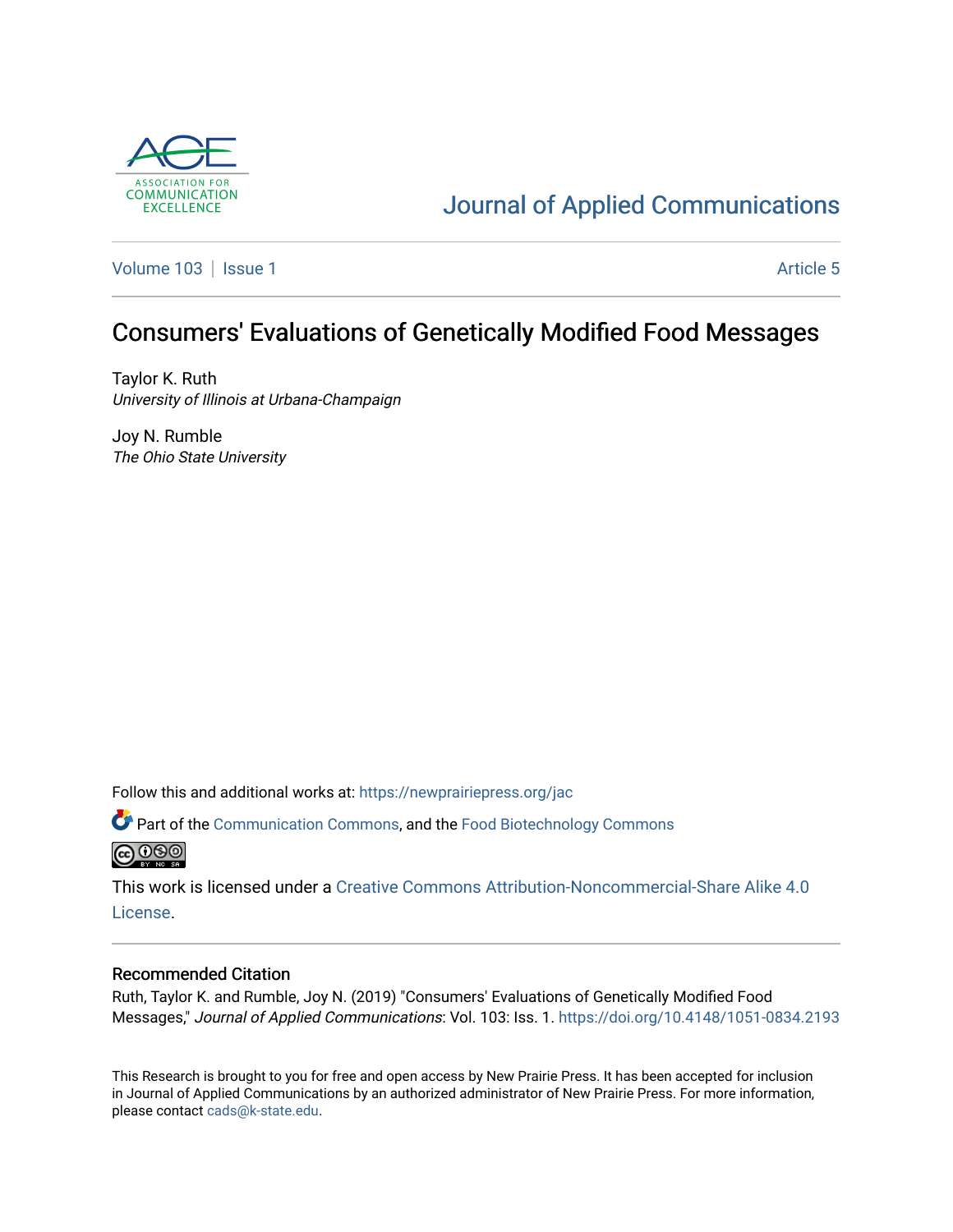# Consumers' Evaluations of Genetically Modified Food Messages

# Abstract

Consumers are concerned about the risks related to genetically modified (GM) food, and there is a need for agricultural communicators and educators to address those concerns. The purpose of this study was to explore Florida residents' latitudes of acceptance, rejection, and noncommitment toward GM food messages. The findings from this study can be used to guide communication and education campaigns for GM food. An online survey was distributed to a non-probability sample of 500 Florida residents to fulfill the purpose of the study. The messages that most aligned with the respondents' views toward GM food discussed how potential risks related to human health had not been adequately investigated and that GM food may be riskier to consume compared to traditional food. The messages that most opposed the respondents' views were that GM food was safe for consumption and that it caused cancer in humans. People whose views most aligned with the message that GM food caused cancer in humans had the largest latitude of rejection, likely due to their extreme attitude, confirmation bias, and egoinvolvement. The largest percentage of respondents accepted messages that aligned with their position but expressed noncommitment to messages that opposed their views. This lack of rejection and indication of alignment with messages related to potential risk and uncertainty indicated Florida consumers were unsure about the effects of GM food. Communicators and educators should acknowledge these concerns when delivering information about GM food to enhance the effectiveness of communication with consumers.

# Keywords

genetically modified food, social judgement theory, latitudes of acceptance, attitudes

### Cover Page Footnote/Acknowledgements

1) This work was supported by the USDA National Institute of Food and Agriculture, Hatch project #1003955. 2) A version of this manuscript was presented at the 2018 Southern Association of Agricultural Scientists Conference - Agricultural Communications Section in Jacksonville Florida.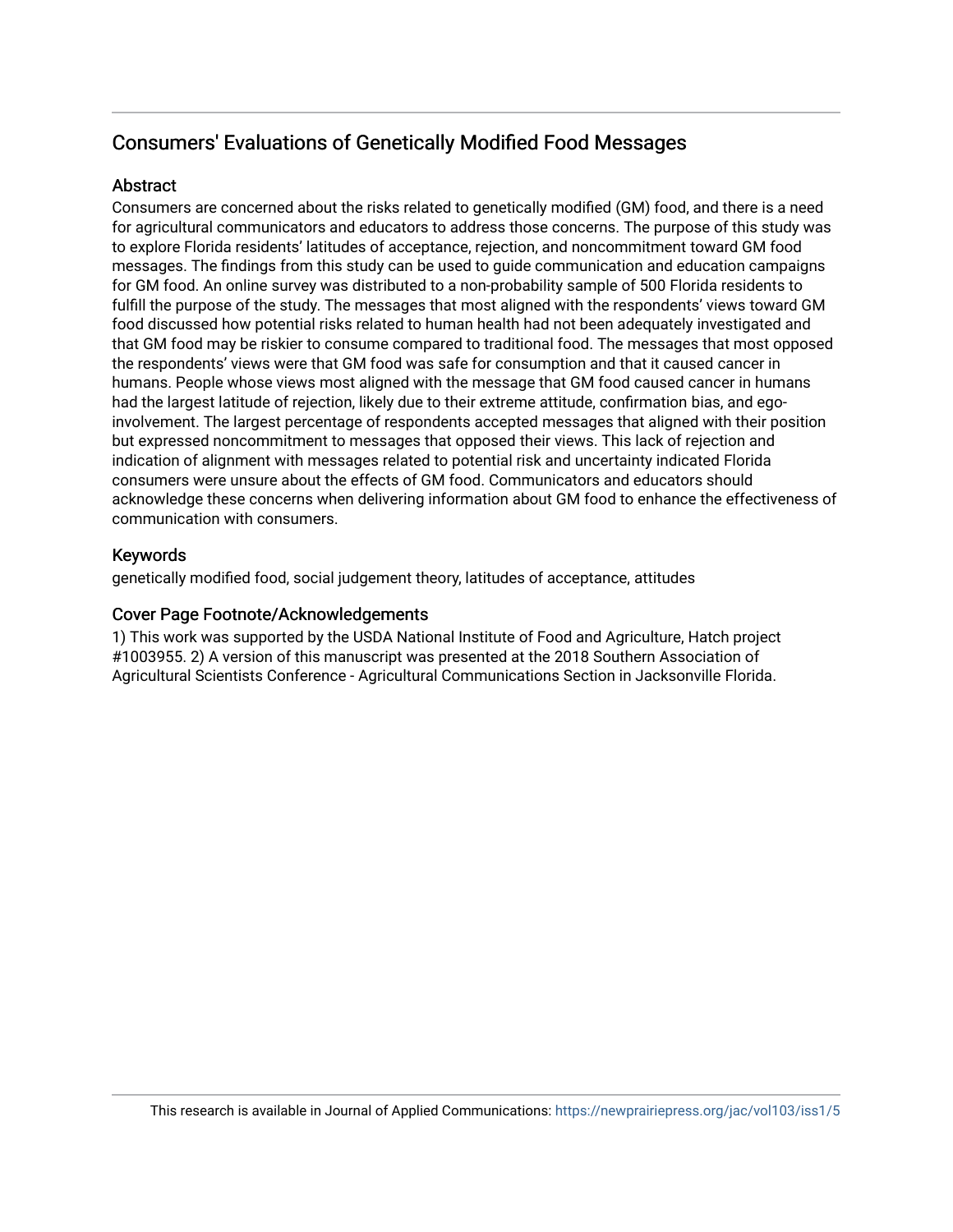#### **Consumers' Evaluations of Genetically Modified Food Messages**

#### **Introduction**

The emergence of genetically modified (GM) crops, the organic food industry, and health concerns have sparked consumer interest in how their food is produced (Funk & Kennedy, 2016). In response to consumer demand for food information, media have increased coverage of food biotechnology processes (International Food Information Council, 2012; Perez & Howard, 2007). While increased news coverage on food biotechnology could lead to increased levels of trust and knowledge regarding issues in science (National Academies of Sciences [NAS], 2016b; Perez & Howard, 2007; Wang, 2017), the information presented has sometimes been sensationalized and focused on scandals and risks opposed to potential benefits (Galata, Karantininis, & Hess, 2014; Jayaraman & Jia, 2012; Mahgoub, 2016). Regarding GM food in particular, the media have focused on environmental and health risks (Ruth & Rumble, 2016), despite decades of research on the safety of the food (NAS, 2016a; Nicolia, Manzo, Veronesi, & Roesllini, 2014).

The Food and Drug Administration (FDA, 2014) defined genetic modification as the intentional alteration of plant or crop DNA to produce desirable traits. This technology has been used in food production to develop products that grow quicker, are pest and drought resistant, and have better taste (FDA, 2015). GM crops have been grown in the US since the 1990s, and nearly 90% of soybeans and corn are genetically modified (FDA, 2015). While most processed foods contain GM ingredients, genetically modified fruits and vegetables have also been available for purchase, including varieties of papaya, potatoes, apples, and squash (FDA, 2015). The majority of GM food has been developed to help farmers not lose yields due to drought, pests, and disease, but new varieties are being developed that can benefit consumers (Wilcox, 2015). However, consumers are concerned about a number of different impacts these products could have on both human health and the environment (Mahgoub, 2016). In fact, the Pew Research Center published a report in 2015 that only 37% of Americans agreed GM food was safe to eat compared to 88% of scientists (Funk & Rainie, 2015). Some researchers have concluded the public's skepticism of GM food was rooted in their intuitive feelings toward the food rather than their knowledge of the technology (Blancke, Van Breusegem, Jeager, Braeckman, & Van Montagu, 2015; Heddy, Danielson, Sinatra, & Graham, 2016; Trevors, Muis, Perkun, Sinatra, & Winne, 2016). However, research has also proposed that consumers' attitudes toward GM food were actually fairly weak and could be influenced by new information (Funk & Kennedy, 2016).

While consumer skepticism toward GM food has been the focus in the media (Galata et al., 2014; Jayaraman & Jia, 2012; Mahgoub, 2016), there are actually an array of opinions across the public. Some consumers have reported not eating GM food due to health and environmental concerns; others have been cautious about GM food but acknowledge its benefits; while a final group has believed the benefits of GM food outweigh any drawbacks (Mahgoub, 2016). In general, consumers have not been familiar with the technology used to develop GM food and have a difficult time finding reliable and neutral sources for information about it (Conko & Prakash, 2004; McHughen, 2013). As a result, consumers are cautious toward the technology and plagued with a social anxiety when purchasing and consuming GM food (Conko & Prakash, 2004; McHughen, 2013).

A systematic review of public opinion research determined consumers were most concerned about GM food causing cancer, not being safe for consumption, and negatively impacting the environment (Runge, Brossard, Scheufele, Rose, & Larson, 2017). Additional research has found Millennial consumers' acceptance of GM food to be most strongly influenced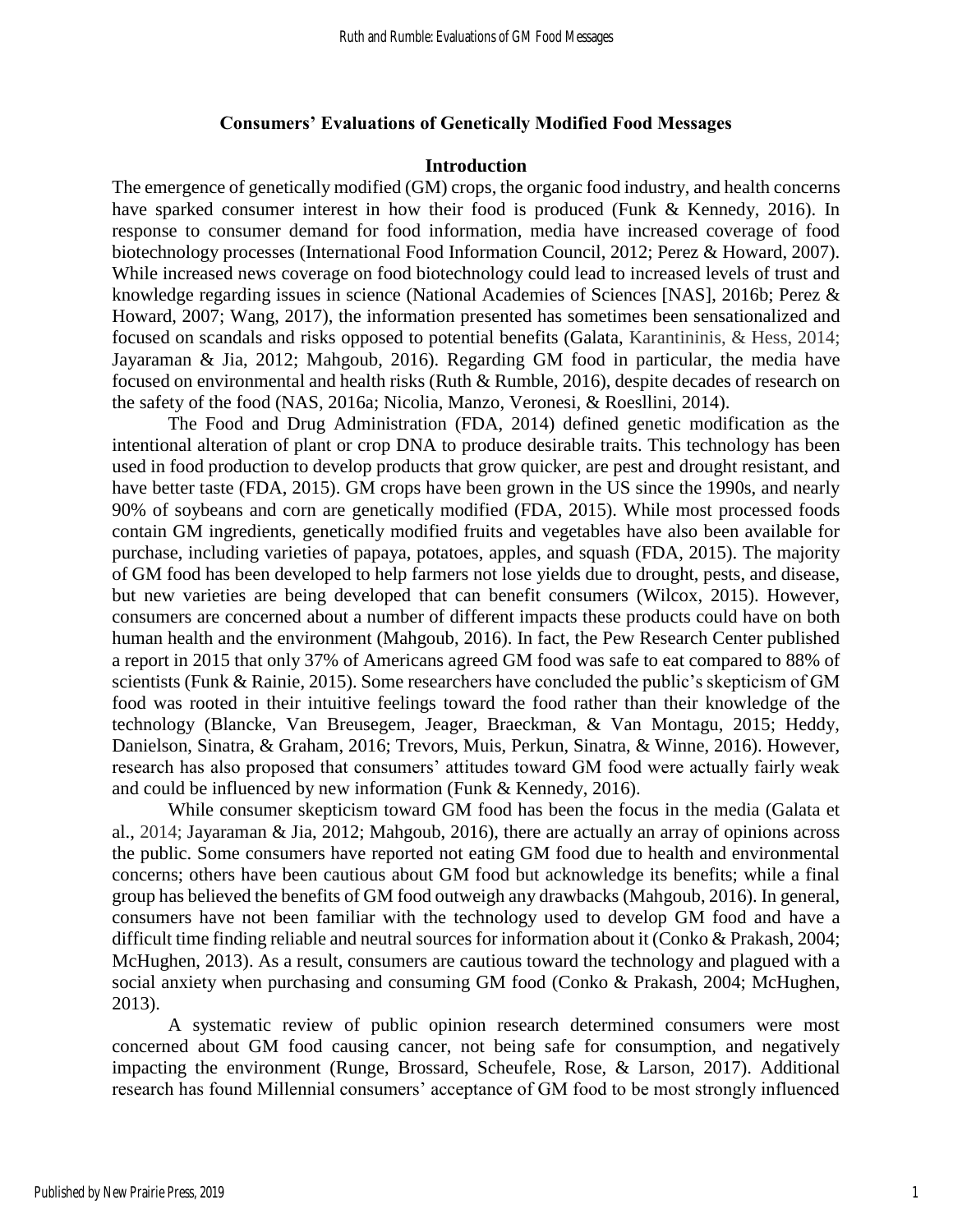by their perceptions of GM food impacts on health (Linnhoff, Volovich, Martin, & Smith, 2017). Lu, McComas, and Besley (2017) found consumers responded favorably to messages that framed GM food around food security and climate change, likely due to the moral implications of the message. These findings are not limited to consumers in the United States (US). A study in Trinidad and Tobego found the majority of consumers to be concerned about the health and moral implications of GM food (Varachhia, Badrie, & Singh, 2017), and a study in Australia determined that consumers' attitudes toward GM food and biotechnology have become increasingly negative over the past decade in correlation with negative news coverage of the technology (Marques, Critchley, & Walshe, 2015).

Due to the emotionally charged nature of discussions about GM food (Blancke et al., 2015; Heddy et al., 2016; Trevors et al., 2016), there is a need to understand how to best communicate information about GM food to equip consumers with information needed to make decisions based on facts and not fear (Linnhoff et al., 2017). Agricultural communicators can help to alleviate and address some of these fears. While the food industry has the monetary resources available to communicate about GM food to the masses, consumers often perceive their messages to be biased (Ruth, Gay, Rumble, & Rodriguez, 2016). Agricultural communicators can serve as knowledgeable sources of research-based information for consumers. The purpose of this study was to evaluate Florida consumers' latitudes of acceptance, rejection, and noncommitment when presented with messages about GM food. This research will be valuable to agricultural communicators, Extension agents, agricultural educators, and practitioners in the food industry when developing communication or informational campaigns about GM food.

#### **Theoretical Framework**

Social judgement theory was used to guide this research. Consumers have been found to not evaluate communication messages on quality alone and instead draw upon a variety of judgements, experiences, and attitudes when assessing communication (Sherif & Sherif, 1967). Social judgement theory proposed that people will compare their own attitude against the perceived attitude portrayed in a message (Sherif & Sherif, 1967). If the message presented does not resonate with consumers or presents ideas that contrast too strongly with their present attitudes and beliefs, communicators will have a difficult time delivering messages to help address consumer concerns (Sherif & Sherif, 1967). This theory described latitudes of acceptance, rejection, and noncommitment; assimilation and contrast; and ego evolvement to understand how people make judgements toward communication (Sherif & Sherif, 1967).

Perloff (2014) described attitudes as a learned evaluation of an object that affects thoughts and actions, and Sherif and Sherif (1967) further described the characteristics of attitude. The first criterion was that individual attitudes develop within a social environment. Additionally, attitudes typically will not change much once they have formed. Attitudes also reflect a relationship with a person, place, or thing (Sherif & Sherif, 1967) and consists of a continuum of positions (Perloff, 2014). People will determine what evaluations are acceptable and unacceptable in accordance with their own attitude (Sherif & Sherif, 1967). A *latitude of acceptance* includes the individual's most acceptable position along with all other positions he or she finds acceptable. The *latitude of rejection* is simply the opposite. Positions where individuals are noncommittal, they neither agree nor disagree, are defined as the *latitude of noncommitment.* 

The concepts of assimilation and contrast further explained how people make judgements toward communication. These judgments are typically subjective rather than objective, and people will use their personal attitude as a reference point for comparison (Granberg, 1993). Individuals may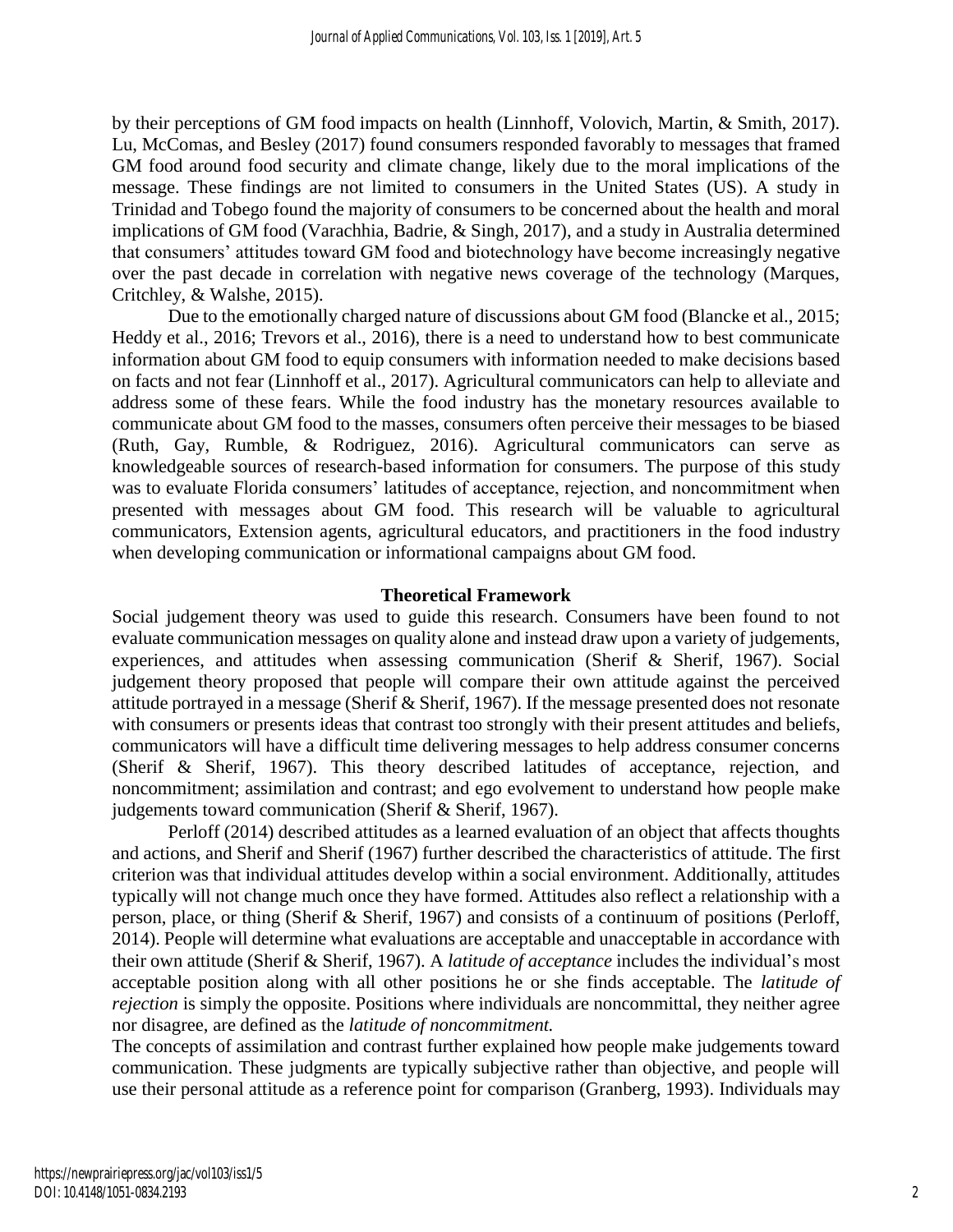assume that a message is more similar to their attitude than it actually is during *assimilation*. Sometimes, people will also *contrast* the message and believe it more different from their own position than it really is (Granberg, 1993). While assimilation and contrast help people to handle daily exposure to persuasion, it can hinder areas of potential agreement and curtail exposure to potential alternative views (Perloff, 2014). Early research has also found that people with extreme views had large latitudes of rejection (Sherif, Sherif, & Nebergall, 1965).

The final concept of social judgement theory, ego-involvement, described when people are exposed to messages they believed addressed or affected their core values (Sherif et al., 1965). High levels of ego-involvement are associated with large latitudes of rejection. These individuals are often difficult to persuade because they typically reject any messages that do not align with their values; however, they will assimilate messages that appear mostly congruent with their attitudes (Sherif et al.,1965). Another characteristic of individuals who are ego-involved with an issue is their selective perception. Essentially, these individuals will interpret events or communication to align with their own attitudes and beliefs about the issue despite how they objectively align with their attitude (Edwards & Smith, 1996; Hastorf & Cantril, 1954; Hovland, Harvey & Sherif, 1957).

The social judgement theory indicated that it was difficult to change the minds of people with strong attitudes toward an issue (Sherif & Sherif, 1967). While people can have strong attitudes toward mundane topics like reality television or sports, most people associate strong attitudes with topics like politics, global warming, animal welfare, and GM food (Andenoro, Stedman, Baker, & Weeks, 2016; Perloff, 2014). Because attitudes toward GM food have been rooted in emotions (Heddy et al., 2017) there is a need to understand how to deliver fact-based messages to consumers that will not be outright rejected. Rodriguez and Lee (2016) recommended GM food communication efforts should focus on moving consumer attitudes from negative to neutral and utilize concepts from the social judgement theory.

Frewer, Howard, and Shepherd (1998) used the social judgement theory to understand British consumers' trust and perceptions of risk uncertainty toward GM food. The researchers found prior attitudes had the most impact on final attitude toward GM food. Additionally, admittance of some risk uncertainty for GM food influenced attitudes for respondents who had negative initial attitudes (Frewer et al., 1998). In another study using social judgment theory, Knight, Mather, and Holdsworth (2005) found New Zealand consumers were more likely to purchase GM food if the labels were framed as offering benefits directly to the consumer.

McFadden and Lusk (2014) conducted a study to determine how cognitive biases influenced the assimilation of messages about GM food. The researchers found that prior beliefs impacted assimilation of messages. Confirmation bias was also found to skew the interpretation of messages and lead to failure to assimilate (McFadden & Lusk, 2014). Research has also investigated differences in latitudes of acceptance related to demographics and GM food. Females have been found to have smaller latitudes of acceptance toward GM food communication compared to men, but some latitudes of acceptance were broad across multiple statements for both genders (Rumble, Lundy, Martin, & Anderson, 2017). Ballmer (2018) explored how Millennial agriculturalists' ego-involvement influenced latitudes of acceptance, rejection, and noncommitment. The majority of Millennials in the study had favorable attitudes toward GM food, and high ego-involvement unexpectedly led to changes in attitude (Ballmer, 2018). While the previously described studies investigated influences on the latitudes of acceptance, rejection, and noncommitment, there have been limited studies exploring what these latitudes actually are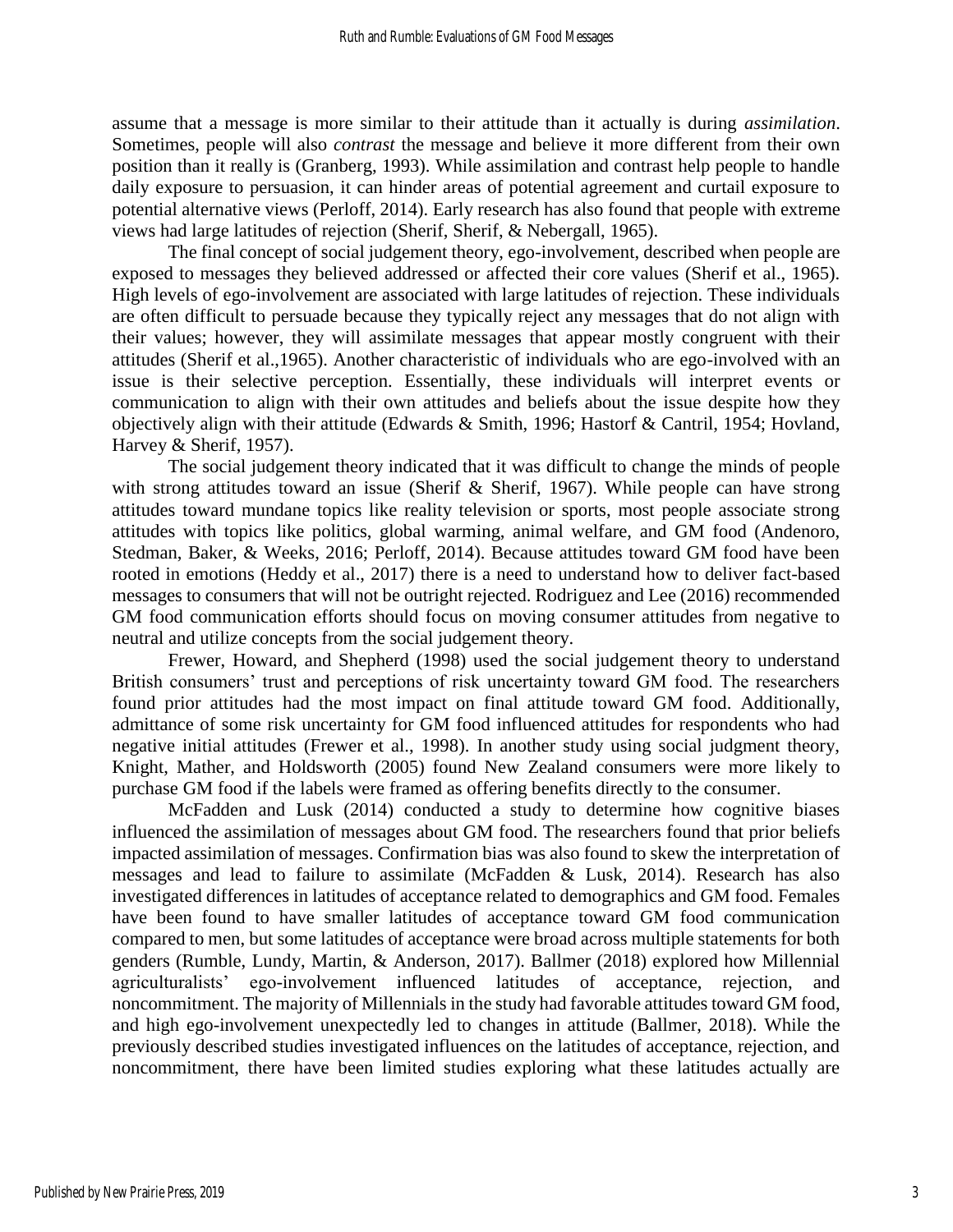regarding GM food messages. This study explored this concept and provided a framework for future research utilizing the social judgment theory.

# **Purpose & Objectives**

The purpose of this study was to explore Florida residents' latitudes of acceptance, rejection, and noncommitment for GM food messages. The objectives for this study were as follows:

- 1) Describe Florida residents' evaluation of messages related to GM food in relation to their own attitudes.
- 2) Describe the latitudes of acceptance, rejection, and noncommitment for Florida residents who hold positive and negative attitudes toward GM food.

### **Methods**

This study used quantitative methods to fulfill the purpose of the research. A survey was distributed to Florida residents in the fall of 2015. The convenience sample of Florida residents was appropriate due to Florida's large agricultural production (National Agricultural Statistic Service [NASS], 2016). It should be noted the data collected for this study was prior to the federal mandate to label all GM food that passed in 2016 (Popken, 2016). The timing of the data collection could cause some concern for a history effect if the respondents had been exposed to increased GM food coverage in the media leading up to the federal mandate (Ary, Jacobs, & Sorenson, 2010); however, the GM food messages presented in this study did not include statements about labeling or regulation. Additionally, the attitudes formed during the years leading up to the federal mandate have likely not changed without exposure to new information (Sherif & Sherif, 1967), and consumers will need to continue making purchasing and policy decisions related to GM food in the future. Understanding the messages this population will accept and reject in communication about GM food will be instrumental in communication and education campaigns in the future.

The survey research company Qualtrics delivered the survey questionnaire online to a nonprobability, opt-in panel of Florida residents 18 years and older. Non-probability sampling can lead to selection, exclusion, and non-participation biases (Baker et al., 2013). To alleviate issues associated with non-probability sampling, the respondents' demographics were weighted to match the 2010 Florida Census. Age, sex, race, ethnicity, and urban-rural continuum of each respondent were weighted so the overall sample matched Florida's demographics, which helped to increase the generalizability of the sample to the population (Baker et al., 2013). Some issues can occur when underrepresented respondents hold too much weight in the sample, which can skew the results (Baker et al., 2013). However, analysis for the current study did not require comparison between demographic groups, so this threat was limited.

Even though non-probability sampling does not allow for each member of the population to have equal chance of selection, it is commonly used in social science research (Baker et al., 2013) and has been found to be just as good, if not better than, probability sampling methods (Twyman, 2008; Vavreck & River, 2008). The survey was distributed to 1,154 potential respondents, and there were 500 complete and usable responses (43.3% participation rate). The data used in this study were part of a larger data set that previously applied latitudes of acceptance, rejection, and non-commitment to similar but different GM food statements and compared those latitudes between males and females (Rumble et al., 2017). The unweighted and weighted demographics of the sample are provided in Table 1.

Table 1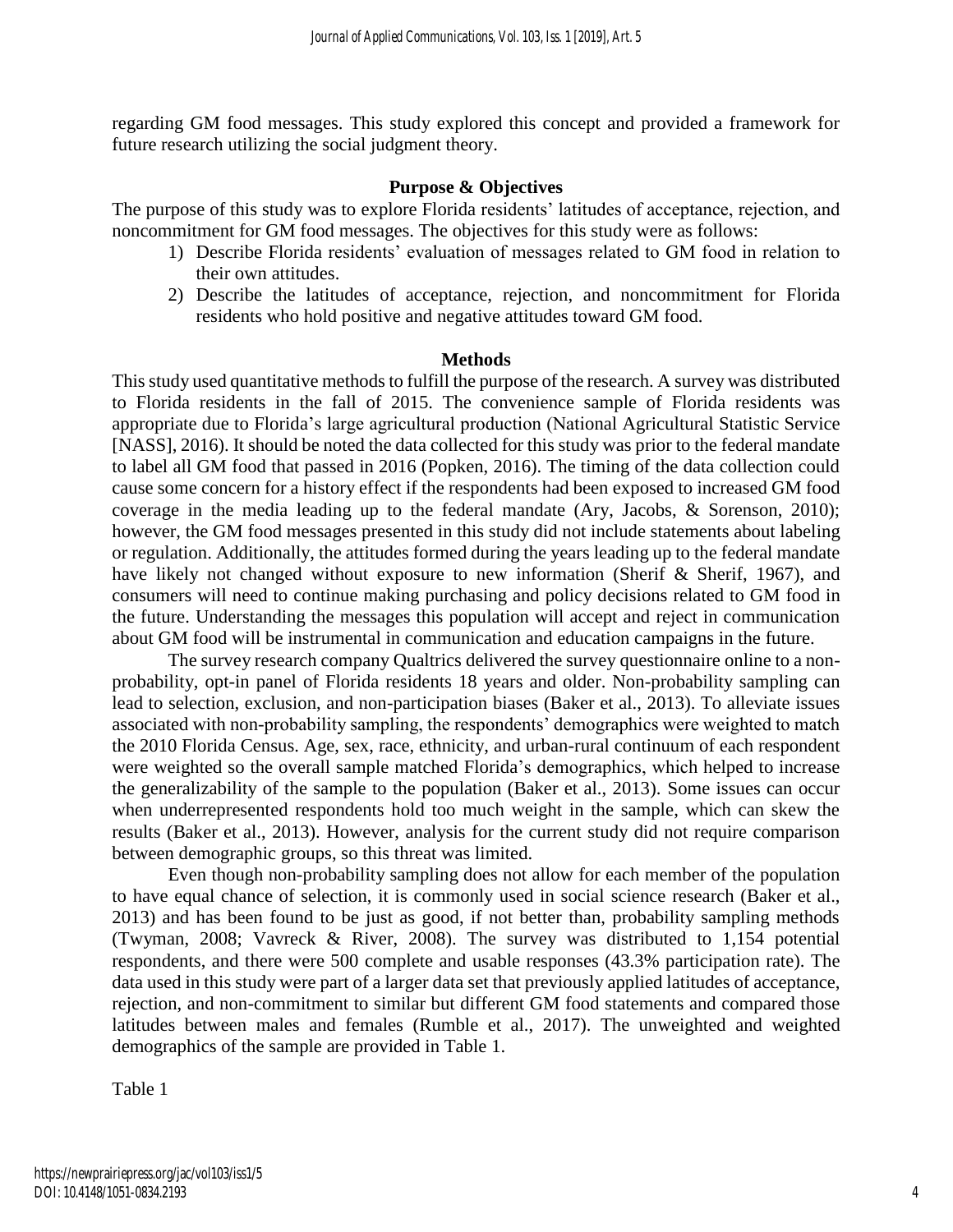| Category              | Weighted<br>Unweighted |               |                  |               |
|-----------------------|------------------------|---------------|------------------|---------------|
|                       | $\boldsymbol{n}$       | $\frac{6}{6}$ | $\boldsymbol{n}$ | $\frac{6}{6}$ |
| Age                   |                        |               |                  |               |
| 18-29                 | 107                    | 21.4          | 98               | 19.8          |
| 30-49                 | 193                    | 38.6          | 166              | 33.4          |
| 50-69                 | 164                    | 32.8          | 157              | 31.4          |
| $70+$                 | 36                     | 7.2           | 78               | 15.6          |
| Gender                |                        |               |                  |               |
| Female                | 250                    | 50.0          | 259              | 51.7          |
| Male                  | 250                    | 50.0          | 241              | 48.3          |
| Education             |                        |               |                  |               |
| High School or        | 113                    | 22.6          | 126              | 25.3          |
| less                  |                        |               |                  |               |
| Some College          | 135                    | 27.0          | 132              | 26.5          |
| College<br>2-year     | 74                     | 14.8          | 66               | 13.2          |
| Degree                |                        |               |                  |               |
| 4-year<br>College     | 139                    | 27.8          | 129              | 25.8          |
| Degree                |                        |               |                  |               |
| Graduate<br><b>or</b> | 39                     | 7.8           | 47               | 9.3           |
| Professional          |                        |               |                  |               |
| School                |                        |               |                  |               |
| Income                |                        |               |                  |               |
| \$25,000>             | 116                    | 23.2          | 116              | 23.3          |
| \$25,000 - \$49,999   | 156                    | 31.2          | 140              | 28.0          |
| \$50,000 - \$74,999   | 105                    | 21.0          | 99               | 19.8          |
| \$75,000              | 99                     | 19.8          | 122              | 24.5          |
| \$149,999             |                        |               |                  |               |
| \$150,000 or more     | 24                     | 4.8           | 22               | 4.5           |
| Race                  |                        |               |                  |               |
| White                 | 423                    | 84.6          | 388              | 77.6          |
| African American      | 33                     | 6.6           | 72               | 14.4          |
| Asian                 | 15                     | 3.0           | 12               | 2.5           |
| Native American       | $\overline{2}$         | 0.4           | $\overline{2}$   | 0.4           |
| Multiracial           | 10                     | 2.0           | 9                | 1.9           |
| Other                 | 17                     | 3.4           | 16               | 3.2           |
| Hispanic              | 75                     | 15.0          | 105              | 21.1          |

*Description of Unweighted and Weighted Demographic Characteristics (n = 500)*

The survey questionnaire gathered information on consumers' perceptions of food safety, food waste, food policy, and GM food. From this questionnaire, two questions were analyzed to fulfill the purpose of the study. The questionnaire was reviewed by a panel of experts prior to distribution to account for face validity that consisted of an Assistant Professor with expertise in survey design and public opinion research and an Assistant Professor with expertise in survey design, food messaging, and public opinion research. Prior to seeing questions about GM food, the respondents were given the following researcher-adapted definition from the FDA (2014):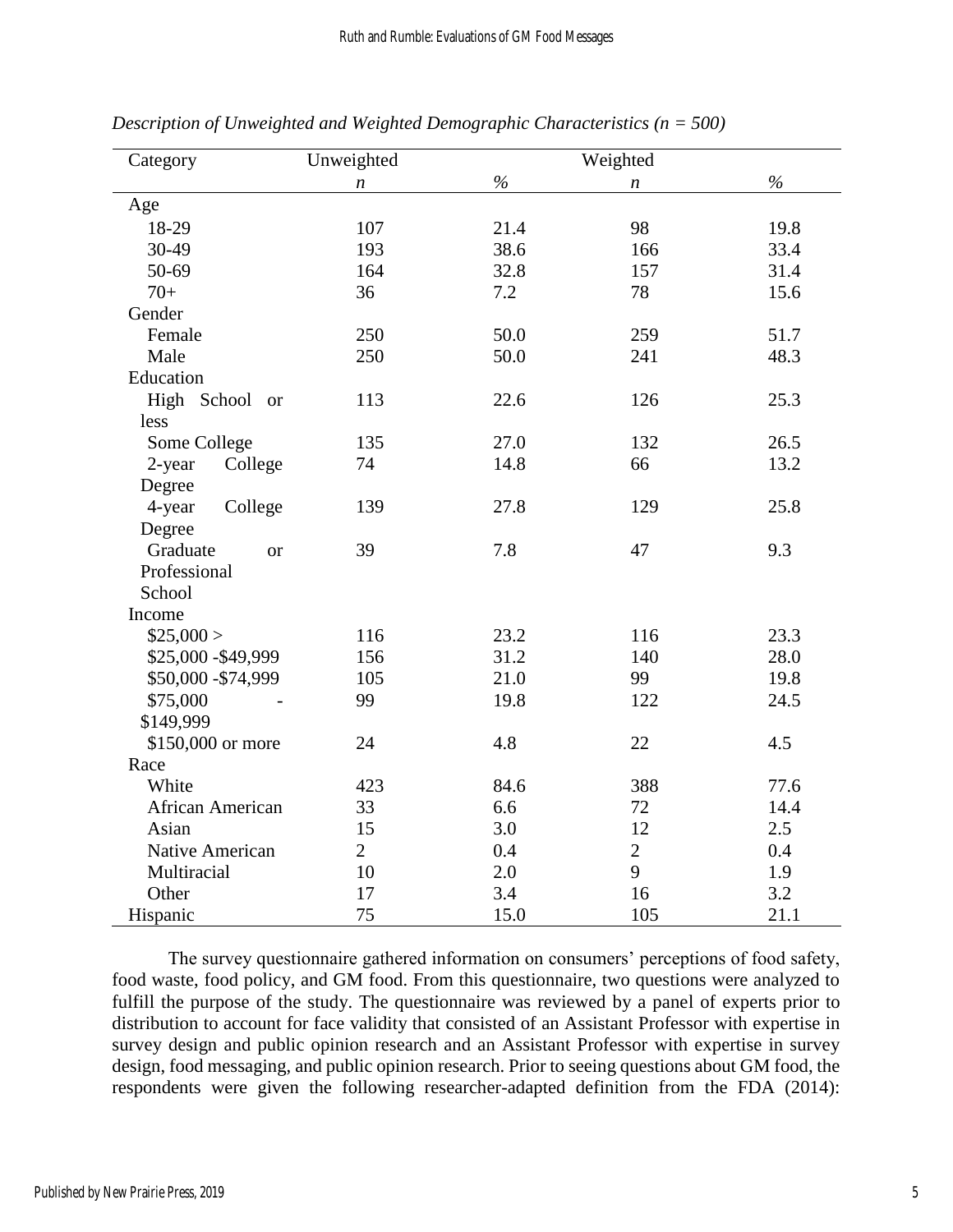"Genetic modification refers to the use of the newest technologies used by seed breeders/scientists to make an intentional change to an organism's DNA in order to promote a desired trait."

The first question asked respondents to read over a list of eight messages about GM food. Respondents were then asked to indicate *one message that most aligned with their own view* and *one message that most opposed their view* on GM food. These messages represented common consumer perspectives of GM food as identified by Mahgoub (2016). The messages were meant to reflect a range of views toward GM food from extremely negative (causes cancer) to extremely positive (increased safety). The researchers followed Hovland et al.'s (1957) research design of eight messages without a neutral statement. The panel of experts also reviewed these messages to determine if they accurately captured the range of opinions regarding GM food. The messages were as follows: 1) GM food can cause cancer in humans; 2) GM food contributes to the prevalence of antibiotic resistant bacteria; 3) Potential risks of GM food related to health have not been adequately investigated; 4) GM foods might be riskier to consume than traditional food; 5) GM foods are safe for human consumption; 6) GM food has increased the food available for me to purchase; 7) GM food can provide me with improved nutrition compared to traditional food (e.g. increased vitamin C); and 8) GM food can be used to increase the safety of certain foods (e.g. remove toxins or allergens).

The messages were presented in random order to each respondent to lessen potential bias in answers. For analysis and discussion, messages one though four were considered *negative*  because they discussed potential risks related to GM food. Messages five through eight were considered *positive* because they described positive impacts GM foods can have for consumers. Messages that were not selected by the individual respondents as being most aligned or most opposed to his or her view were carried forward to the second question. This question displayed the six remaining messages and asked respondents if they *agreed*, *disagreed*, or *neither agreed nor disagreed* with the messages on a three-point Likert-type scale. The category labels represent acceptance, rejection, and noncommitment respectively. The survey procedures for this study followed the procedures in Hovland et al.'s (1957) seminal piece.

Data were analyzed in SPSS, and analysis was adapted from Hovland et al. (1957). Descriptive statistics were used to address objectives one and two to describe the latitudes of acceptance, rejection, and noncommitment of Florida consumers' attitudes toward GM food. For objective one, the frequency of respondents who most opposed or aligned with the original set of messages was reported. The frequencies for responses to the messages that were carried forward to the second question were also reported. Agreement was considered *acceptance,* disagreement was considered *rejection,* and neither agree nor disagree was considered *noncommitment.* To describe the latitudes of rejection, acceptance, and noncommitment, the data file was first split into eight different segments that contained respondents who most aligned with each of the individual eight messages. Frequencies were run to understand how people who most aligned with each message viewed the remaining messages. For each message group, the highest frequency for accept, reject, or noncommitment is reported for the remaining messages they viewed. This data were used to create the latitudes of acceptance, rejection, and noncommitment.

#### **Results**

# **Describe Florida Residents' Evaluation of Messages Related to GM Food in Relation to Their Own Attitudes.**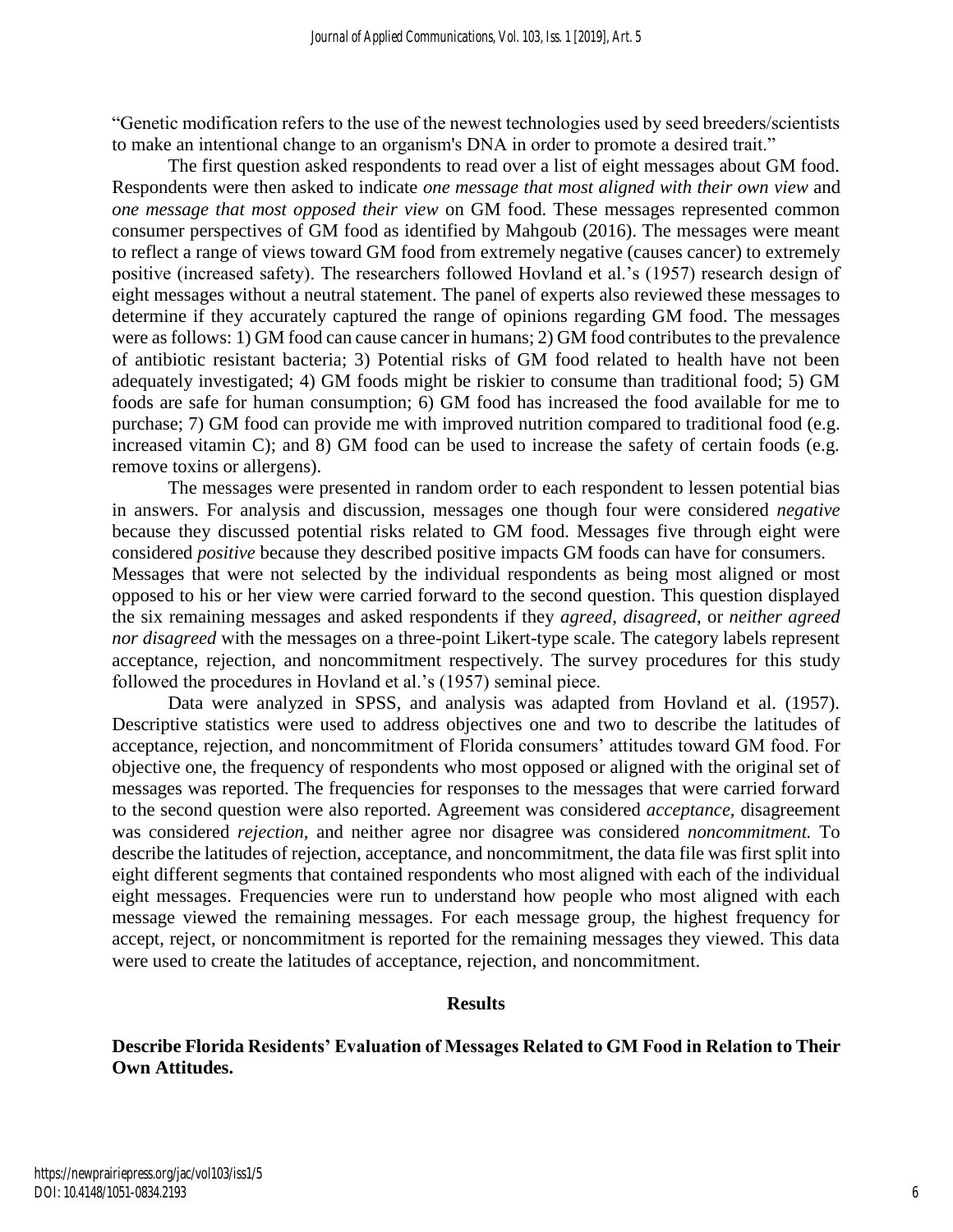Respondents were asked to select which of the presented messages most aligned and opposed their views toward GM food (Figure 1). The message, "Potential risks of GM food related to health have not been adequately investigated" had the highest frequency of respondents who indicated it most aligned with their views about GM food  $(34.3\%, n = 172)$ . The message with the second largest percent of respondents who said it aligned with their views (18.4%, *n* = 92) was, "GM food might be riskier to consume than traditional food." The remaining six messages had 8.9% of respondents at most indicating alignment with their views.

"GM food are safe for human consumption" and "GM food can cause cancer in humans" had the largest percentage of respondents who reported the messages most opposed their views  $(27.4\%, n = 137 \text{ and } 25.2\%, n = 126 \text{ respectively})$ . The rest of the messages had 10.9% of respondents or less indicating the messages opposed their views.



*Figure 1*. Messages that most align or oppose respondents' view of GM food.

The six messages that were not selected as most aligned or most opposed to the respondents' view were carried forward to the next question (messages selected from initial question were not provided as an option). Respondents were asked to indicate if they accepted, rejected, or felt noncommitment toward each of the remaining messages (Figures 2 and 3). While up to 23% of respondents rejected each of the messages, this was not the largest group for any message. In fact, the noncommitment category had the largest percentage of respondents for most of the messages. The two messages that had the largest percentage of respondents agreeing they were acceptable were "Potential risks of GM food related to health have not been adequately investigated" and "GM food might be riskier to consume than traditional food"  $(48.6\%, n = 211)$ and 49.7%,  $n = 178$  respectively).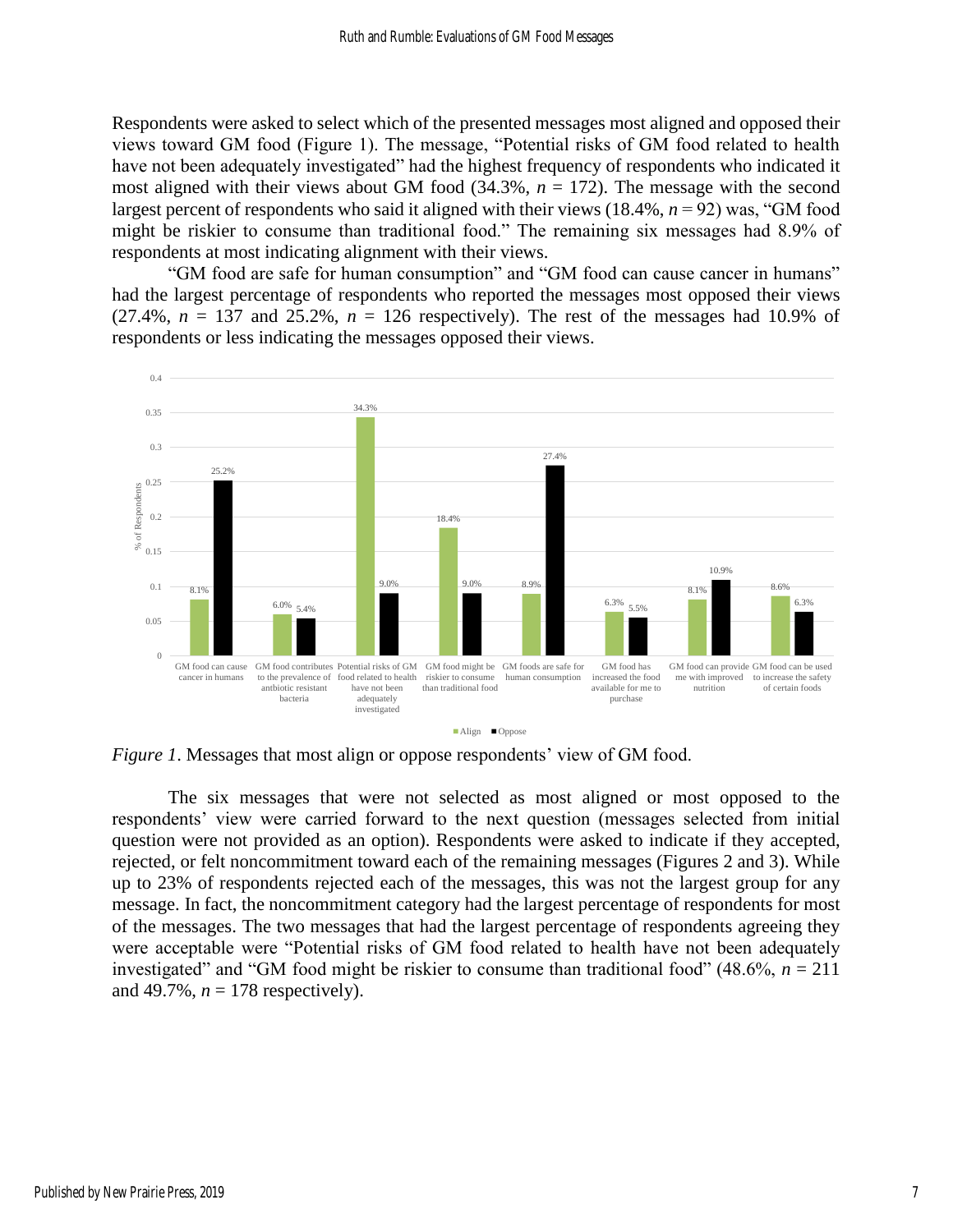

*Figure 2.* Acceptance, rejection, and noncommitment for negative messages about GM food.



*Figure 3.* Acceptance, rejection, and noncommitment for positive messages about GM food.

# **Describe the latitudes of acceptance, rejection, and noncommitment for Florida residents who hold positive and negative attitudes toward GM food.**

To fulfill objective two, the data file was separated into eight different groups for each of the messages presented; each group consisted of *respondents who selected the corresponding message as most aligned with their views*. For each group, frequencies of acceptance, rejection, and noncommitment were measured for the remaining messages. To understand and visualize acceptance, rejection, and noncommitment for each group, the response with the highest frequency for each message have been reported in Figure 4 and Figure 5. Because respondents were not shown the message they indicated most aligned with their view in the second question, there is no percentage in those boxes (represented by a dark green color). Light green boxes represent acceptance, red represents rejection, and gray represents noncommitment.

Figure 4 described and visualized the latitudes of acceptance, rejection, and noncommitment for respondents whose views align with negative messages toward GM food. For the most part, respondents with negative views toward GM food accepted negative messages toward GM food. The exception was that respondents who most aligned with the message that GM food's potential risk as not being adequately investigated  $(n = 172)$  expressed noncommitment toward the message "GM food can cause cancer in humans"  $(46.3\%, n = 60)$ . Additionally,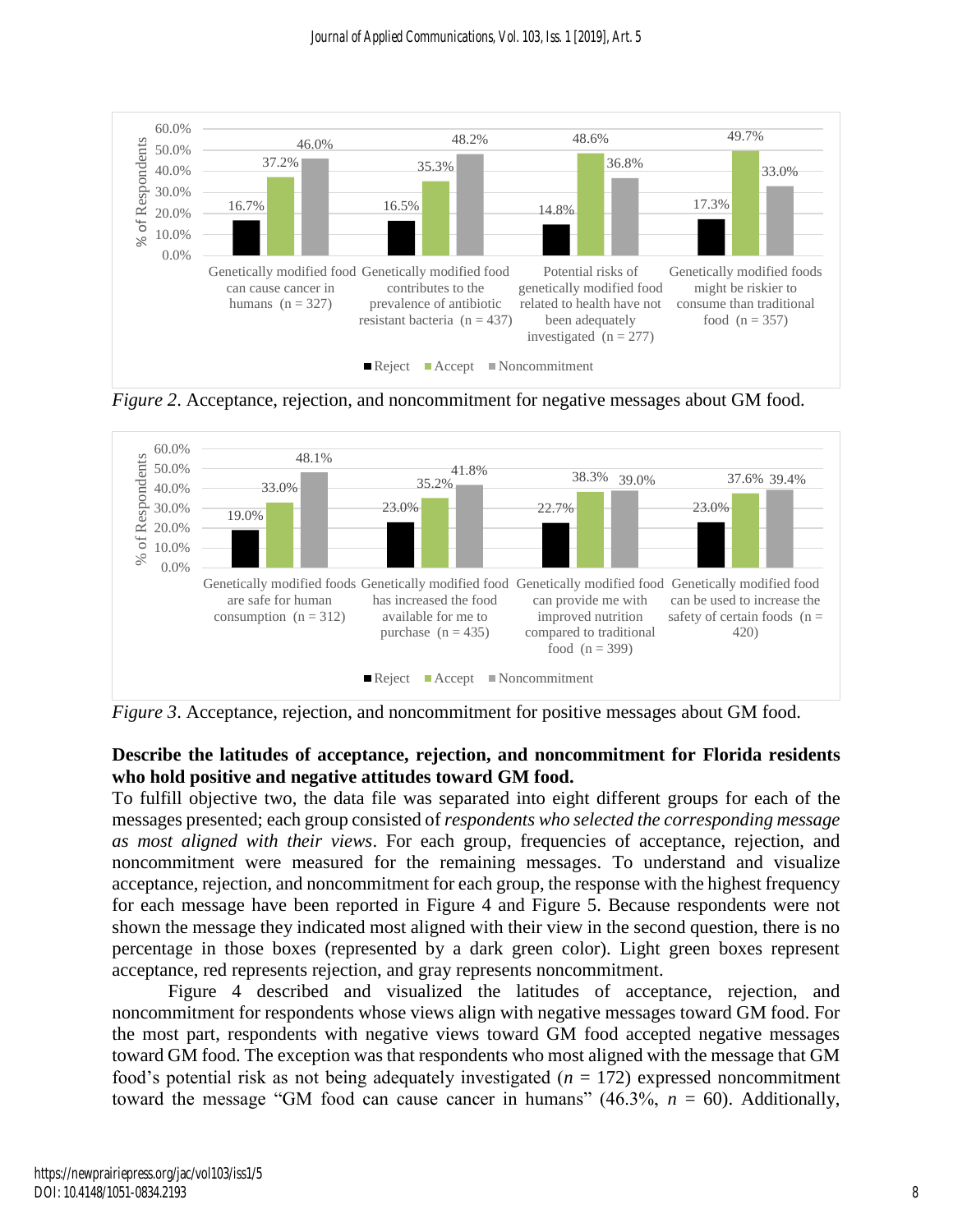respondents who most aligned with the message that GM food might be riskier to consume than other foods (*n* = 92) indicated noncommitment toward the message, "GM food contributes to the prevalence of antibiotic resistant bacteria" (52.5%, *n* = 47).

The respondents who most aligned with negative messages about GM food reported noncommitment toward the positive messages with the exception of respondents who most aligned with "GM food can cause cancer in humans"  $(n = 41)$ . These respondents rejected that "GM food are safe for human consumption" (56.3%, *n* = 13); "GM food has increased the food available for me to purchase"  $(36.8\%, n=13)$ ; and "GM food can provide me with improved nutrition compared to traditional food"  $(52.5\%, n = 18)$ .

| <b>Statement that Most</b><br><b>Aligned with Personal</b><br><b>View</b>                                                     | Accept, Reject, Noncommit to the Following Statements             |                                                                                                                   |                                                                                                                               |                                                                                                    |                                                                        |                                                                                                  |                                                                                                                           |                                                                                                  |
|-------------------------------------------------------------------------------------------------------------------------------|-------------------------------------------------------------------|-------------------------------------------------------------------------------------------------------------------|-------------------------------------------------------------------------------------------------------------------------------|----------------------------------------------------------------------------------------------------|------------------------------------------------------------------------|--------------------------------------------------------------------------------------------------|---------------------------------------------------------------------------------------------------------------------------|--------------------------------------------------------------------------------------------------|
|                                                                                                                               | Genetically<br>modified<br>food can<br>cause cancer<br>in humans. | Genetically<br>modified<br>food<br>contributes<br>to the<br>prevalence<br>of antibiotic<br>resistant<br>bacteria. | Potential<br>risks of<br>genetically<br>modified<br>food related<br>to health<br>have not been<br>adequately<br>investigated. | Genetically<br>modified<br>foods might<br>be riskier<br>to consume<br>than<br>traditional<br>food. | Genetically<br>modified<br>foods are safe<br>for human<br>consumption. | Genetically<br>modified<br>food has<br>increased the<br>food available<br>for me to<br>purchase. | Genetically<br>modified<br>food can<br>provide<br>me with<br>improved<br>nutrition<br>compared to<br>traditional<br>food. | Genetically<br>modified<br>food can<br>be used to<br>increase the<br>safety of<br>certain foods. |
| Genetically modified<br>food can cause cancer in<br>humans. $(n = 41)$                                                        | $\checkmark\checkmark$                                            | $\sqrt{49.8\%}$                                                                                                   | $\sqrt{60.1\%}$                                                                                                               | $\sqrt{71.8\%}$                                                                                    | X 56.3%                                                                | X 36.8%                                                                                          | X 52.5%                                                                                                                   | 46.2%                                                                                            |
| Genetically modified<br>food contributes to the<br>prevalence of antibiotic<br>resistant bacteria. $(n = 30)$                 | $\sqrt{49.2\%}$                                                   | $\checkmark\checkmark$                                                                                            | $\sqrt{57.2\%}$                                                                                                               | $\sqrt{55.1\%}$                                                                                    | 37.8%                                                                  | 52.8%                                                                                            | 47.7%                                                                                                                     | 44.6%                                                                                            |
| Potential risks of<br>genetically modified<br>food related to health<br>have not been adequately<br>investigated. $(n = 172)$ | 46.3%                                                             | $\sqrt{43.7\%}$                                                                                                   | $\sqrt{\sqrt{2}}$                                                                                                             | $\sqrt{67.7\%}$                                                                                    | 53.5%                                                                  | 39.7%                                                                                            | 39.9%                                                                                                                     | 42.2%                                                                                            |
| Genetically modified<br>foods might be riskier to<br>consume than traditional<br>food. $(n = 92)$                             | $\sqrt{46.2\%}$                                                   | 53.5%                                                                                                             | $\sqrt{63.3\%}$                                                                                                               | $\checkmark\checkmark$                                                                             | 58.6%                                                                  | 52.4%                                                                                            | 54.1%                                                                                                                     | 51.4%                                                                                            |
|                                                                                                                               |                                                                   | $\cal{U}$ $\cal{U}$                                                                                               |                                                                                                                               | X                                                                                                  |                                                                        |                                                                                                  |                                                                                                                           |                                                                                                  |

*Figure 4*. Latitudes of acceptance, rejection, and noncommitment for respondents with negative views toward GM food

 $\frac{9}{6}$ 

Reject

 $\frac{9}{6}$ 

Noncommit

*Note.* Only the response with the largest percentage for each message is presented.

 $\frac{9}{6}$ 

Accept

Aligns Most

w/View

Figure 5 illustrated the latitudes of acceptance, rejection, and noncommitment for respondents whose views most aligned with positive messages toward GM food. All respondents whose views most aligned with positive messages accepted the other positive messages. These respondents mostly reported noncommitment toward the negative messages. One exception was that respondents who aligned with the message that GM foods are safe for human consumption (*n*  $= 45$ ). These respondents rejected that GM food could cause cancer (48.3%,  $n = 9$ ) or might be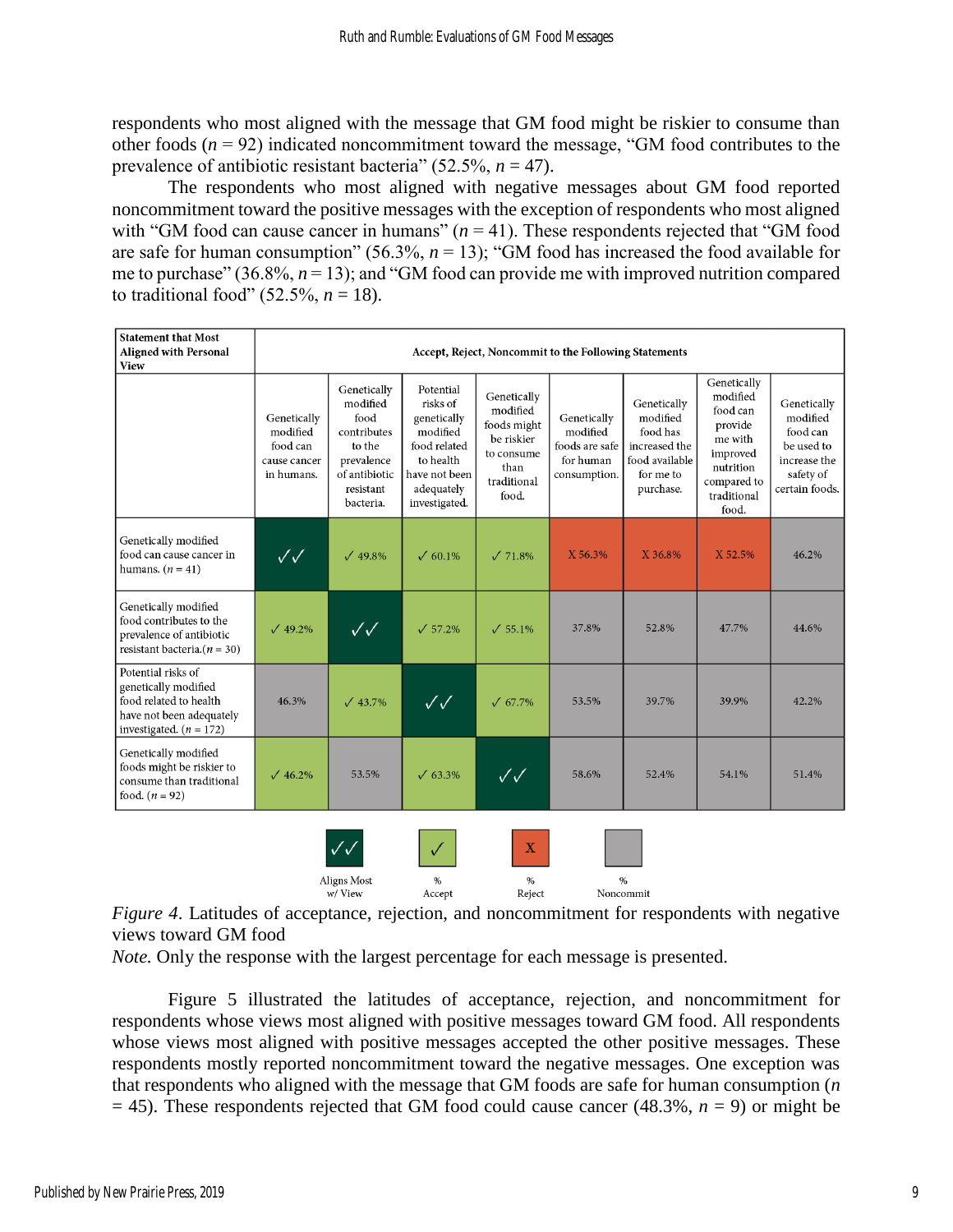risker to consume than traditional food (41.5%, *n* = 14). Also, respondents who viewed GM food as increasing food available to them rejected the message that GM food caused cancer in humans  $(40.6\%, n=8)$ .

| <b>Statement that Most</b><br><b>Aligned with Personal</b><br><b>View</b>                                           | Accept, Reject, Noncommit to the Following Statements             |                                                                                                                   |                                                                                                                               |                                                                                                    |                                                                        |                                                                                                  |                                                                                                                           |                                                                                                  |
|---------------------------------------------------------------------------------------------------------------------|-------------------------------------------------------------------|-------------------------------------------------------------------------------------------------------------------|-------------------------------------------------------------------------------------------------------------------------------|----------------------------------------------------------------------------------------------------|------------------------------------------------------------------------|--------------------------------------------------------------------------------------------------|---------------------------------------------------------------------------------------------------------------------------|--------------------------------------------------------------------------------------------------|
|                                                                                                                     | Genetically<br>modified<br>food can<br>cause cancer<br>in humans. | Genetically<br>modified<br>food<br>contributes<br>to the<br>prevalence<br>of antibiotic<br>resistant<br>bacteria. | Potential<br>risks of<br>genetically<br>modified<br>food related<br>to health<br>have not been<br>adequately<br>investigated. | Genetically<br>modified<br>foods might<br>be riskier<br>to consume<br>than<br>traditional<br>food. | Genetically<br>modified<br>foods are safe<br>for human<br>consumption. | Genetically<br>modified<br>food has<br>increased the<br>food available<br>for me to<br>purchase. | Genetically<br>modified<br>food can<br>provide<br>me with<br>improved<br>nutrition<br>compared to<br>traditional<br>food. | Genetically<br>modified<br>food can<br>be used to<br>increase the<br>safety of<br>certain foods. |
| Genetically modified<br>foods are safe for human<br>consumption. $(n = 45)$                                         | X 48.3%                                                           | 51.6%                                                                                                             | 52.4%                                                                                                                         | X 31.8%                                                                                            | $\sqrt{\sqrt{2}}$                                                      | $\sqrt{69.4\%}$                                                                                  | $\sqrt{72.8\%}$                                                                                                           | $\sqrt{75.4\%}$                                                                                  |
| Genetically modified<br>food has increased the<br>food available for me to<br>purchase. $(n = 32)$                  | X 40.6%                                                           | 68.2%                                                                                                             | 43.2%                                                                                                                         | 37.4%                                                                                              | $\sqrt{51.3\%}$                                                        | $\sqrt{\sqrt{2}}$                                                                                | $\sqrt{68.4\%}$                                                                                                           | $\sqrt{66.4\%}$                                                                                  |
| Genetically modified<br>food can provide me<br>with improved nutrition<br>compared to traditional<br>food. $(n=41)$ | 44.9%                                                             | 44.7%                                                                                                             | 51.9%                                                                                                                         | 54.1%                                                                                              | $\sqrt{55.6\%}$                                                        | $\sqrt{51.4\%}$                                                                                  | $\sqrt{\sqrt{2}}$                                                                                                         | $\sqrt{70.4\%}$                                                                                  |
| Genetically modified food<br>can be used to increase the<br>safety of certain foods.<br>$(n = 43)$                  | 57.6%                                                             | 58.3%                                                                                                             | 48.3%                                                                                                                         | 57.8%                                                                                              | $\sqrt{53.5\%}$                                                        | $\sqrt{48.7\%}$                                                                                  | $\sqrt{56.5\%}$                                                                                                           | $\checkmark\checkmark$                                                                           |
|                                                                                                                     |                                                                   |                                                                                                                   |                                                                                                                               | X                                                                                                  |                                                                        |                                                                                                  |                                                                                                                           |                                                                                                  |

Aligns Most  $\frac{9}{6}$  $\%$  $\frac{0}{6}$ Reject Noncommit w/View Accept

*Figure 5*. Latitudes of acceptance, rejection, and noncommitment for respondents with positive views toward GM food

*Note*. Only the response with the largest percentage for each message is presented.

# **Conclusions & Recommendations**

The purpose of this study was to describe Florida residents' latitudes of acceptance, rejection, and noncommitment for GM food messages. The findings provided insight into consumers' attitudes and can help provide guidance for communication and education campaigns about GM food that would resonate with consumers. The greatest number of respondents indicated their personal views most aligned with the message about how GM foods have not been adequately investigated. The next largest group had only about half as many respondents reporting they aligned with a similar message that GM food might be riskier to consume than traditional food. The rest of the messages, which dealt with specific scenarios like GM food causing antibiotic resistance or improved nutrition, had less than 10% of respondent agreeing they aligned with their own attitudes. This finding supported prior research that consumers may not be familiar with GM food technology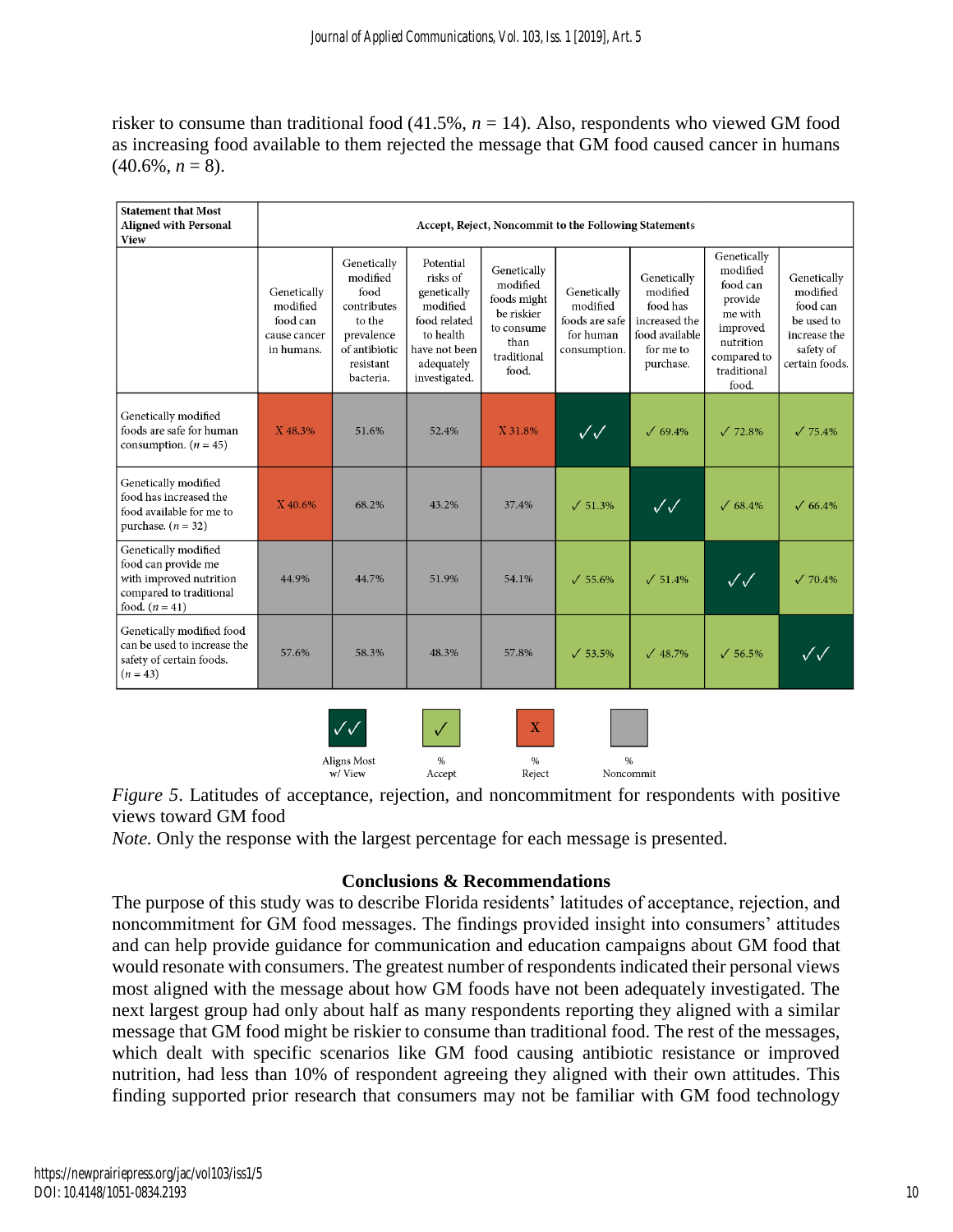(Conko & Prakash, 2004; McHughen, 2013) and find it difficult to make evaluations of specific information. Additionally, this finding reflected Mahgoub's (2016) description of concerned and skeptical consumers regarding issues with GM food and Pew Research Center's findings that consumers did not believe GM food was safe to eat (Funk & Rainie, 2015). This skepticism may reflect negative coverage of biotechnology shown in the news during the time the data were collected (Marques et al., 2015; Rodriguez & Lee, 2016; Ruth & Rumble, 2016); however, the respondents did not have strong attitudes toward the specific negative messages either.

Respondents were also asked about what messages least aligned with their current attitude toward GM food. The largest groups of respondents rejected that GM foods were safe for consumption, which aligned with prior research (Funk & Rainie, 2015), and the second largest group, which trailed by 2%, rejected that GM food can cause cancer in humans. These messages are extremely different from one another and indicated Florida consumers have polarized views toward the safety of GM food. These results also somewhat conflicted with Runge et al.'s (2017) systematic review of literature that concluded consumers' were most concerned about if GM foods caused cancer and if they were safe to eat. The differences between conclusions may be due to population or how the data were collected and treated. Consumers' may be concerned about GM food causing cancer (Runge et al., 2017), but they may not feel confident in that opinion and agree more with statements related to the uncertainty of GM foods' safety. Additionally, both of these statements the respondents least aligned with directly dealt with their health and safety, which could invoke feelings of ego-involvement (Sherif et al., 1965). This high ego-involvement likely influenced these respondents' rejection of the statements (Sherif et al., 1965).

A review of the acceptance, rejection, and noncommitment of the remaining messages provides similar conclusions that respondents were unsure about the safety and risks associated with GM food. Fewer than a quarter of respondents rejected each of the presented messages, but the highest percentage of respondents rejected the positive messages. The only two messages the majority of respondents accepted were also the two messages that respondents indicated most aligned with their personal views toward GM food. These messages claimed GM food might be riskier to consume than other foods and the health impacts have not been adequately investigated. Noncommitment was higher for the remainder of the messages that presented specific information, like GM food caused cancer or led to antibiotic resistance. Overall, these findings diverge from the conclusions of Knight et al. (2005) that consumers were more accepting of messages describing the benefits of GM food to consumers. However, the lack of commitment toward the safety of GM food supports more recent research conclusions that Americans attitudes toward GM food were weak (Funk & Kennedy, 2016).

The results from this analysis supported that Florida consumers were overall unsure about the effects of GM food, but they tended to accept or not commit to messages rather than reject them, regardless of them being positive or negative. There are pockets of Florida consumers who hold negative attitudes toward GM food and believe they cause cancer and antibiotic resistance, but an even larger group is unsure about these risks. Similarly, they are unsure about the benefits. These consumers' attitudes were likley not strong (Funk & Kennedy, 2016) and were not reflective of the media's coverage of GM technology (Galata, Karantininis, & Hess, 2014; Jayaraman & Jia, 2012; Mahgoub, 2016; Ruth & Rumble, 2016). These respondents represent a "moveable middle" that could be influenced after exposure to additional information (Funk & Kennedy, 2016). Agricultural communicators should serve as a source of research-based information for these consumers to help them form stronger attitudes toward GM food.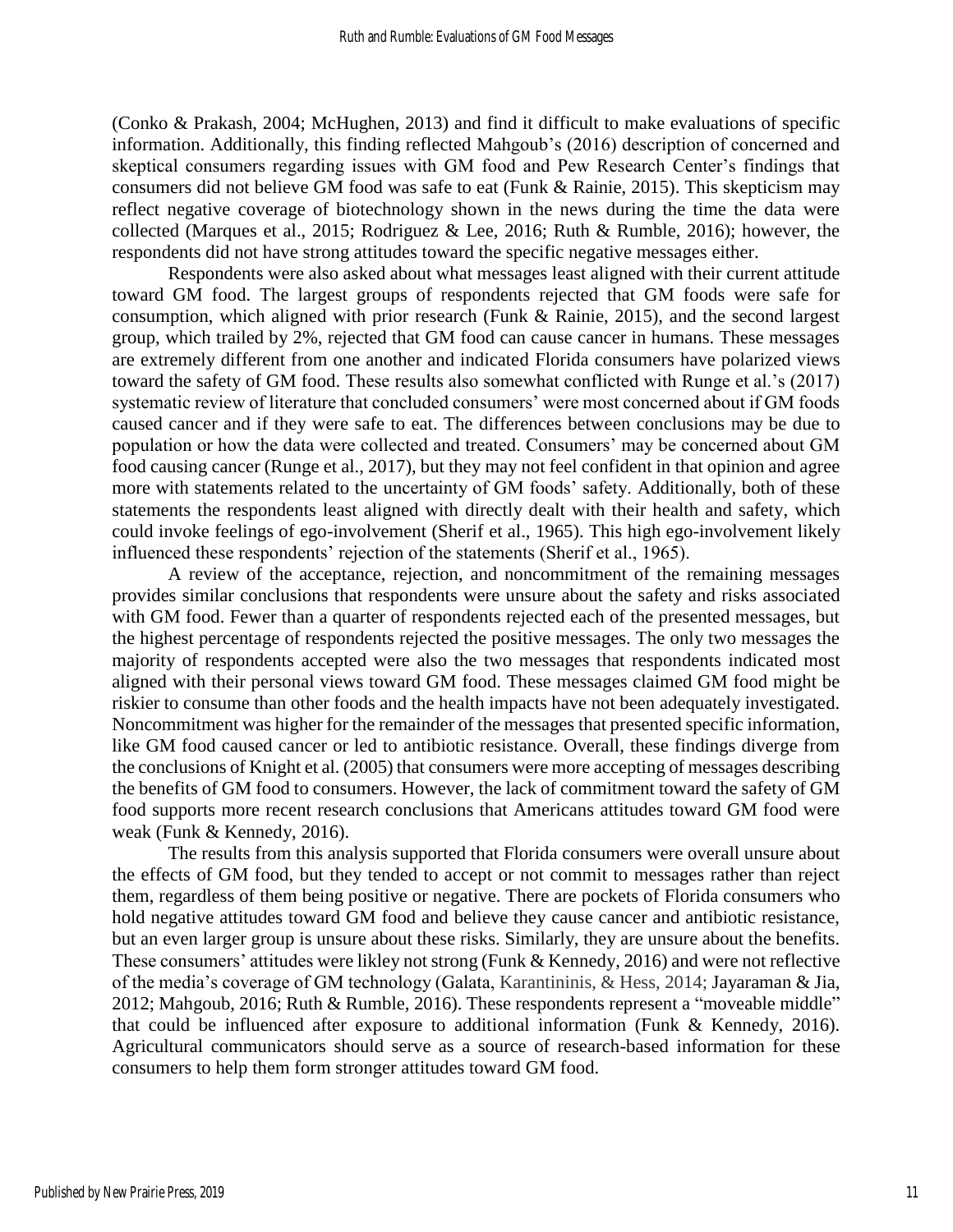When developing messages or educational information about GM food, agricultural communicators, educators, and Extension professionals should consider the previously described findings. If the communication campaigns' intent is to present research-based information to allow consumers to make informed decisions about GM food, starting the conversation by assuring complete safety will likely lead to a rejection of the message because the position is unacceptable to nearly one-third of the population (Sherif & Sherif, 1967). Because more than half of the respondents' attitudes most aligned with messages about the risk or uncertainty involved in the consumption of GM food, similar messages should be included in campaigns to help increase the acceptance of the communication. Admitting uncertainty related to GM food could help to address the concerns of consumers (Frewer et al., 1998), make the subsequent messages more acceptable, and encourage message assimilation (Granberg, 1993). Messages presented to consumers should focus on the research that has been conducted to investigate health risks associated with GM food (NAS, 2016a; Nicolia et al., 2014) and present reliable sources consumers can use to find the most current research on the health effects of GM food. Messages should also consider acknowledging consumers' feelings toward GM food to draw upon their ego-involvement (Ballmer, 2018) and encourage message assimilation.

The analysis of the latitudes of acceptance, rejection, and noncommitment for GM food messages in objective two provided helpful information for communication professionals to develop audience-centered communication. The latitudes of acceptance and noncommitment were approximately equal for each message. This findings indicated messages shared with the majority of consumers about GM food, whether positive or negative, would likely not be rejected; however, they will not necessarily be accepted either. This conclusion aligns with the prior finding in this study that most of the respondents did not have strong opinions toward GM food (Funk & Kennedy, 2016). Even though the GM food labeling debate has ended (Poken, 2016), consumers still have to make decisions about GM food related to purchases and policy. If the majority of consumers are unsure about GM food and accepting of any messages they receive, they will likely feel conflicted making these decisions. Agricultural communicators should be a part of these conversations to help provide consumers evidence-based information so they can begin to feel confident in their views and make decisions rooted in science.

While the majority of respondents expressed noncommitment, some respondents did have larger latitudes of rejection compared to the rest. Those who most aligned with the message that GM food can cause cancer in humans rejected the messages that the food is safe for human consumption, increases food available to purchase, and can improve nutritional value compared to other food. This finding supported Sherif et al's (1965) conclusion that people with extreme views had larger latitudes of rejection than those with attitudes that fall toward the middle. Additionally, the role fear plays for those who believe GM food causes cancer may lead to a higher egoinvolvement and greater latitude of rejection (Sherif et al., 1965). This finding also indicated it would likely be difficult to share positive messages with consumers who have extreme negative views toward GM food due to confirmation bias (McFadden & Lusk, 2014).

Rodriquez and Lee (2016) recommended communicators focus on moving consumers' attitudes toward GM food from negative to neutral, but this may be easier said than done. Consumers with strong negative attitudes toward GM food may reject any message that conflicts with their views. Effort may be better placed in acknowledging their fears of GM food (Blancke et al., 2015; Heddy et al., 2016; Trevors et al., 2016) and engaging them in a dialogue about their concerns rather than trying to change their minds completely. Because strong attitudes can be difficult to change (Sherif & Sherif, 1967; Perloff, 2013) communication professionals attempting to promote GM food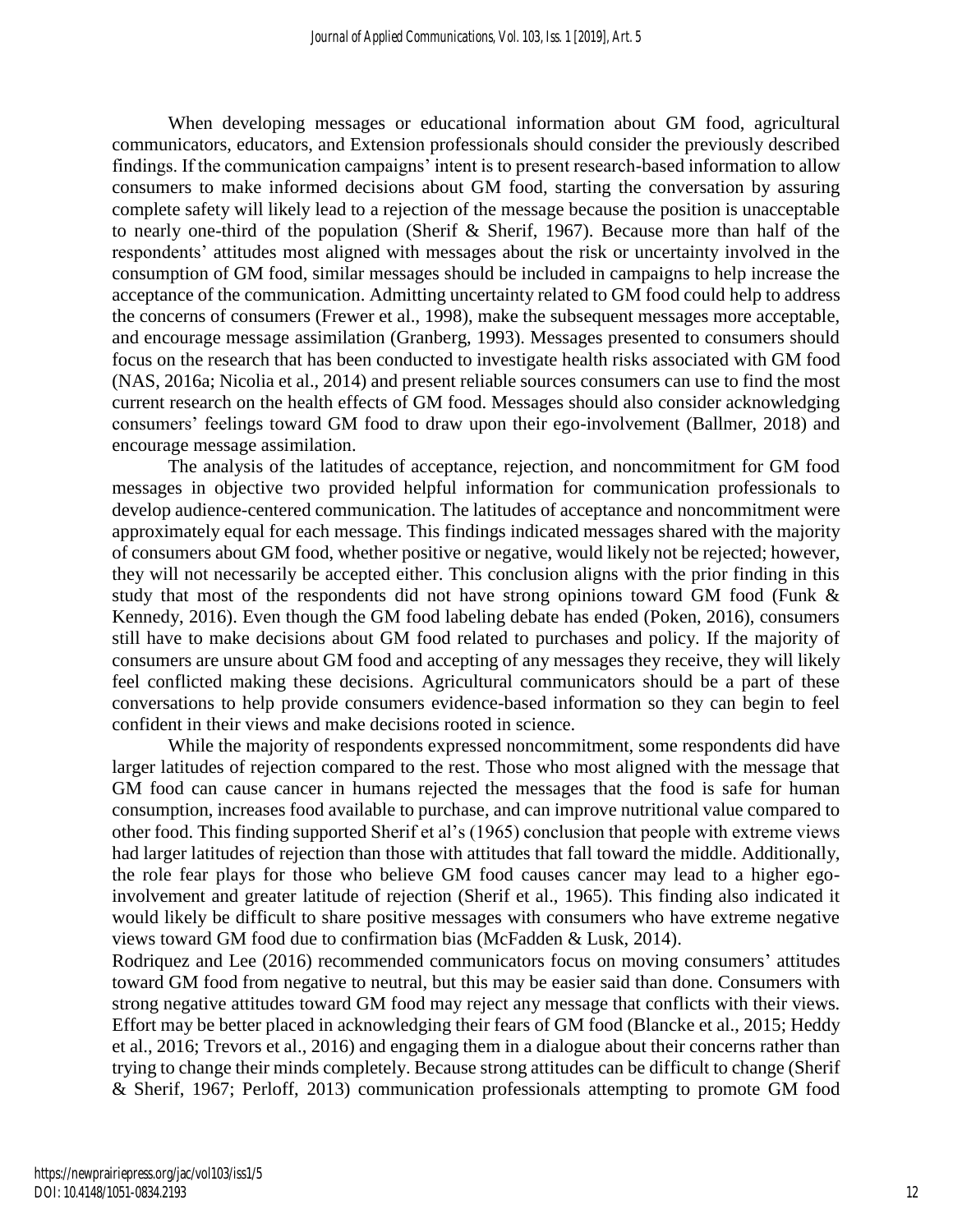should consider focusing their efforts on groups of consumers with more neutral or noncommittal attitudes.

Respondents who had attitudes that aligned with the message that GM foods were safe for human consumption rejected the message that GM food could cause cancer and might be riskier to consume than traditional food. Additionally, those who aligned with the message that GM foods increased food available to purchase also rejected that GM food caused cancer. Communication and information shared with audiences who have extreme positive attitudes toward GM food should avoid negative information or examples to avoid rejection of the messages. The latitudes of rejection for consumers with extreme positive views (e.g. increased the safety of food) were smaller compared to those with extreme negative attitudes. This result conflicted with Sherif et al.'s (1965) findings about extreme attitudes. While the respondents' attitude may have been extreme in direction, they may not have been extreme in strength. Additionally, respondents with extreme negative attitudes may have had a stronger ego-involvement compared to those with positive attitudes, which would explain the differences in the latitudes of rejection (Sherif et al., 1965).

Figures 4 and 5 showed that consumers who most align with positive messages or negative messages accept positive or negative messages respectively. The respondents likely assimilated messages that appeared congruent to their attitudes (Sherif et al., 1965); however, the respondents typically displayed noncommitment to the oppositely positioned messages without rejecting them. Overall, this finding reflected consumers' uncertainty toward messages about GM food (Funk & Kennedy, 2016). Discussions about GM food have been strongly influenced by consumers' emotions (Blancke et al., 2015; Heddy et al., 2016; Trevors et al., 2016), and communicators should not expect success in influencing attitudes or informing decisions without acknowledging these feelings. Proactively communicating about uncertainty related to GM food and acknowledging consumers' fears could help build trust, encourage message assimilation, and eventually lessen the latitudes of noncommitment. This communication approach should be used when communicating about GM food products. Similarly, educators and Extension professionals should take a similar approach when developing educational materials for their lectures, webinars, demonstrations etc. by acknowledging the concerns of their learners.

The findings from this study will be useful for messages addressing consumers' concerns about the health risks of GM food. The study did not ask about concerns surrounding the environmental and business impacts GM foods may have on the natural resources and farmers. Future research exploring the latitudes of acceptance, rejection, and noncommitment around these topics could be helpful in developing communication and education campaigns. Additionally, identifying differences in attitudes or latitudes between health, environmental, and economic impacts of GM food will be helpful in guiding message development.

Additional research should also be conducted to understand the roles that ego-involvement, assimilation, and confirmation bias play with the development of latitudes of acceptance and rejection. Because ego-involvement deals with core values of consumers (Sherif et al., 1965), conducting in-depth interviews with consumers who follow certain diets for example (e.g. organic, vegetarian, etc.) could provide needed insight into why they reject and accept different latitudes of messages. Another potential audience to study for ego-involvement could be parents. Consumers with children may have different ego-involvement compared to those without children, which would also influence their acceptance or rejection of messages. A mixed-methods research approach could also be used to conduct follow-up interviews to a similar survey to understand how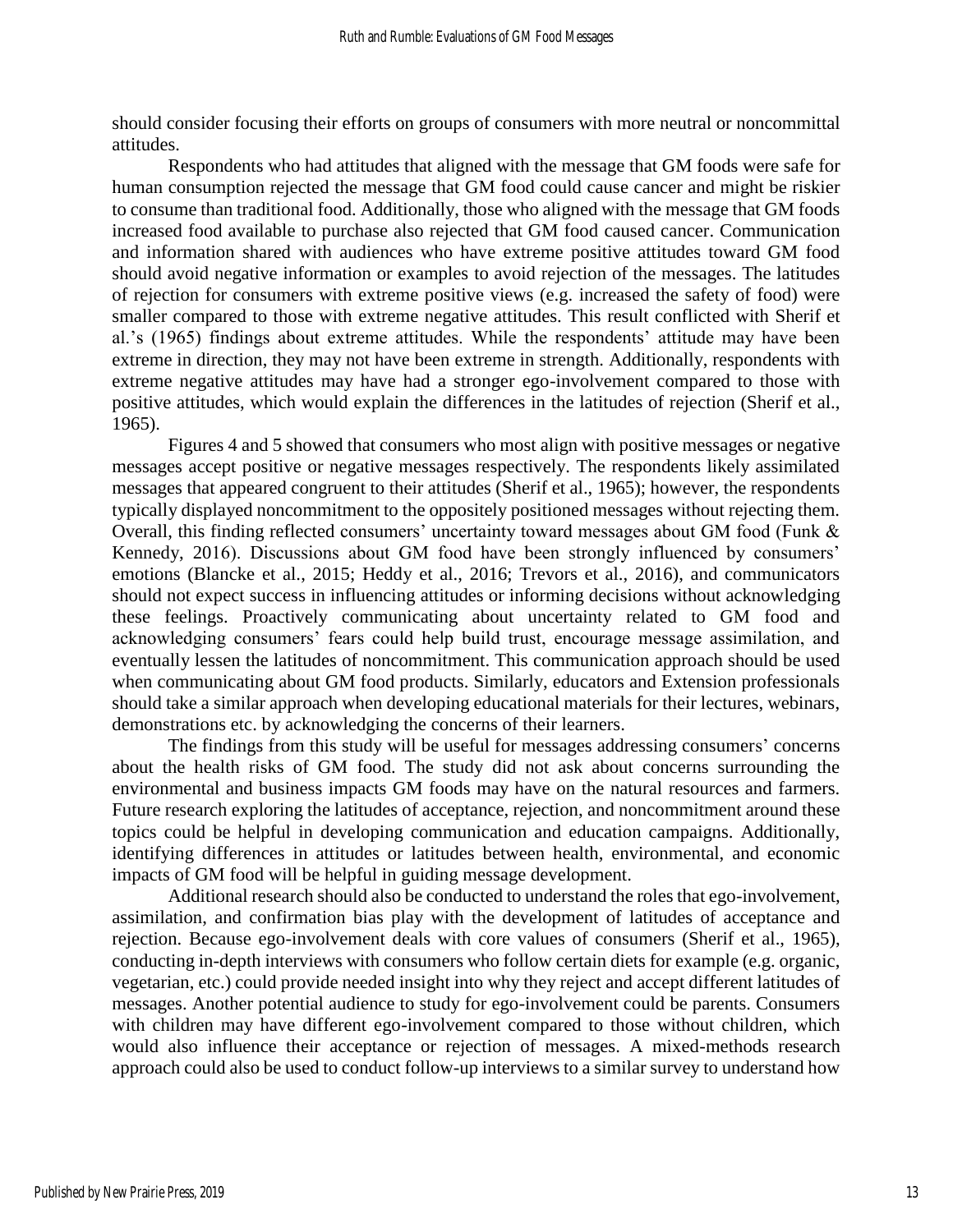the participants assimilated or contrasted the messages in comparison to their own values to guide future message development and understand confirmation bias.

Future research should also examine the role demographics and psychographics play in forming latitudes of acceptance, rejection, and noncommitment. Understanding how gender, education, income, age, political affiliation, need for cognition, and critical thinking influence latitudes could help communicators further segment their audience for targeted communication. Research could also investigate how peripheral cues, like imagery and sources, also influence consumers' latitudes of acceptance, rejection, and noncommitment. This information would be vital to future communication around GM food.

A limitation to this study was it can only be generalized to consumers in Florida. Additionally, the non-probability sample decreases the generalizability of the findings. Replicating the survey with a simple random sample of US residents would increase the generalizability of the findings to consumers across the nation. The year this data was collected could also influence the interpretation of these findings. In 2015, there was still debate about whether or not the government should label GM food (Popken, 2016). Replicating this study in the future may reveal insight into new trends of latitudes or rejection, acceptance, and noncommitment. This study could also be replicated with other topics in the agricultural and natural resources industry to help guide message development for targeted audiences.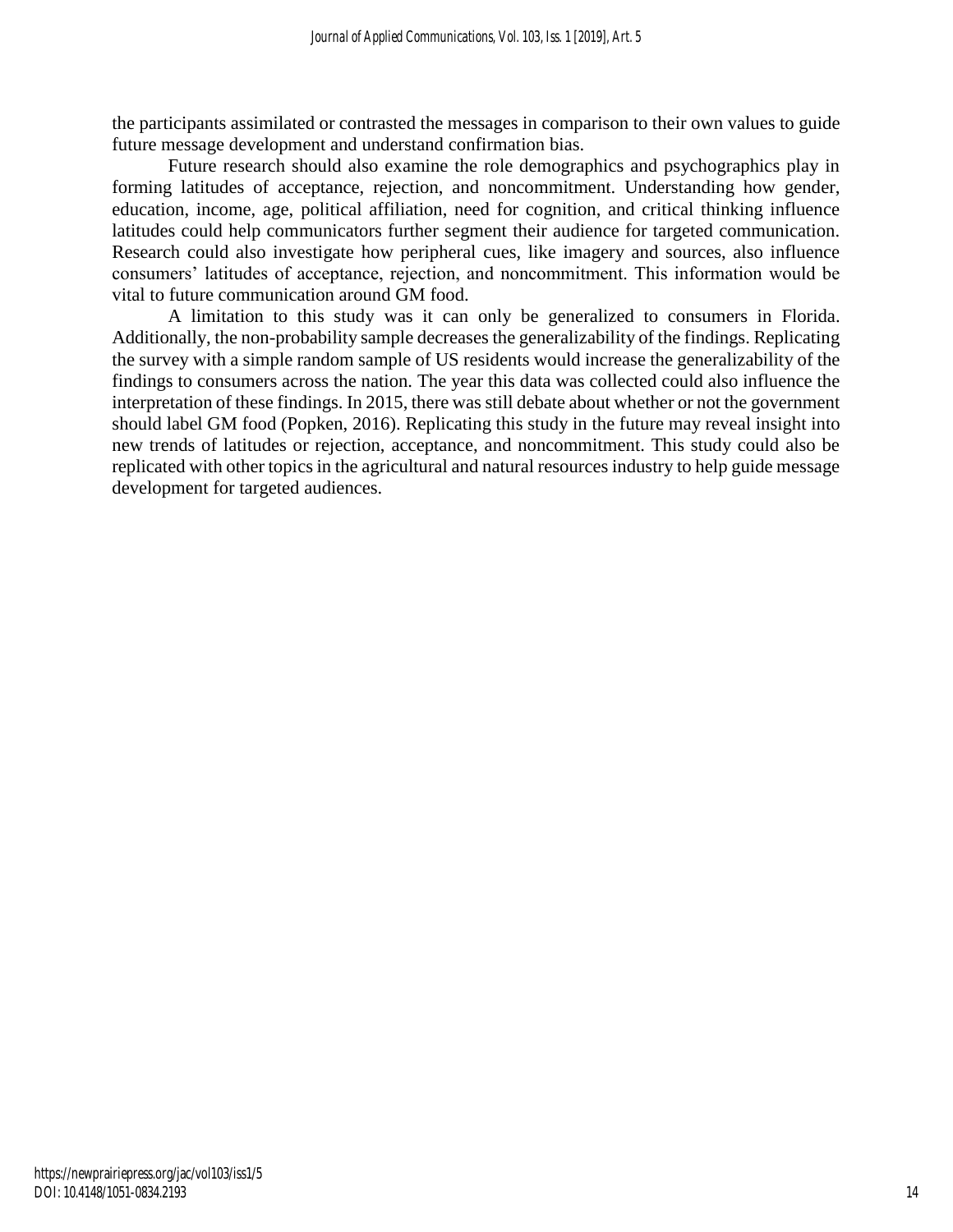#### **References**

- Andenoro, A. C., Baker, M., Stedman, N. L. P., & Weeks, P. P. (2016). Research priority 7: Addressing complex problems. In T. G. Roberts, A. Harder, & M. T. Baker (Eds.), *American Association for Agricultural Education national research agenda: 2016-2020*. Gainesville, FL: Department of Agricultural Education and Communication.
- Ary, D., Jacobs, L. C., & Sorensen, C. (2010). *Introduction to research in education* (8th ed). United Kingdom: Wadsworth Cengage Learning.
- Baker, R., Brick, J., Bates, N., Battaglia, M., Couper, M., Dever, J., … Tourangeau, R. (2013). Summary report of the AAPOR task force on non-probability sampling. *Journal of Survey Statistics and Methodology*, *1*(2), 90-143. doi: 10.1093/jssam/smt008
- Ballmer, E. M. (2018). *Determining the effects of evidence-based messaging on millennial agriculturalists' attitudes toward genetically modified (GM) foods.* (master's thesis). Retrieved from<https://docs.lib.purdue.edu/dissertations/AAI10809628/>
- Blancke, S., Van Breusegem, F., De Jaeger, G., Braeckman, J., & Van Montagu, M. (2015). Fatal attraction: The intuitive appeal of GMO opposition. *Trends in Plant Science*, *20*(7), 414- 418. doi:10.1016/j.tplants.2015.03.011
- Conko, G., & Prakash, C. S. (2004, December 13). Can GM crops play a role in developing countries? Retrieved from [http://www.agbioworld.org/biotech-info/articles/agbio](http://www.agbioworld.org/biotech-info/articles/agbio-articles/gm-crop-role.html)[articles/gm-crop-role.html](http://www.agbioworld.org/biotech-info/articles/agbio-articles/gm-crop-role.html)
- Edwards, K., & Smith, E. E. (1996). A disconfirmation bias in the evaluation of arguments. *Journal of Personality and Social Psychology*, *71*(1), 5-24. doi:10.1037//0022- 3514.71.1.5
- Food and Drug Administration. (2014). *Genetic Engineering*. Retrieved from [http://www.fda.gov/AnimalVeterinary/DevelopmentApprovalProcess/GeneticEngineerin](http://www.fda.gov/AnimalVeterinary/DevelopmentApprovalProcess/GeneticEngineering/) [g/](http://www.fda.gov/AnimalVeterinary/DevelopmentApprovalProcess/GeneticEngineering/)
- Food and Drug Administration. (2015). *Consumer info about food from genetically engineered plants.* **Retrieved heating** *from* <https://www.fda.gov/Food/IngredientsPackagingLabeling/GEPlants/ucm461805.htm>
- Frewer, L., Howard, C., & Shepherd, R. (1998). The influence of initial attitudes on responses to communication about genetic engineering in food production. *Agricultural and Human Values,* 15, 15-30. Retrieved from <http://link.springer.com/article/10.1023/A:1007465730039>
- Funk, C., & Kennedy, B. (2016). The new food fights: U.S. public divides over food science. Retrieved from Pew Research Center website [http://www.pewinternet.org](http://www.pewinternet.org/)
- Funk, C., & Rainie, L. (2015). Chapter 3: Attitudes and beliefs on science and technology topics. Retrieved from Pew Research Center website [http://www.pewinternet.org](http://www.pewinternet.org/)
- Galata L., Karantininis K., Hess S. (2014) Cross-Atlantic differences in biotechnology and GMOS: A media content analysis. In: C. Zopounidis, N. Kalogeras, K. Mattas, G. van Dijk, & G. Baourakis (Eds.) *Agricultural cooperative management and policy* (pp. 299-314). Retrieved from [https://link.springer.com/chapter/10.1007/978-3-319-06635-6\\_16#citeas](https://link.springer.com/chapter/10.1007/978-3-319-06635-6_16#citeas)
- Granberg, D. (1995). Political perception. In S. Iyengar & W. J. McGuire (Eds.), *Explorations in political psychology* (pp. 70-112). Durham, NC: Duke University Press.
- Hastorf, A. H., & Cantril, H. (1954). They saw a game: A case study. *The Journal of Abnormal and Social Psychology*, *49*(1), 129-134. doi:10.1037/h0057880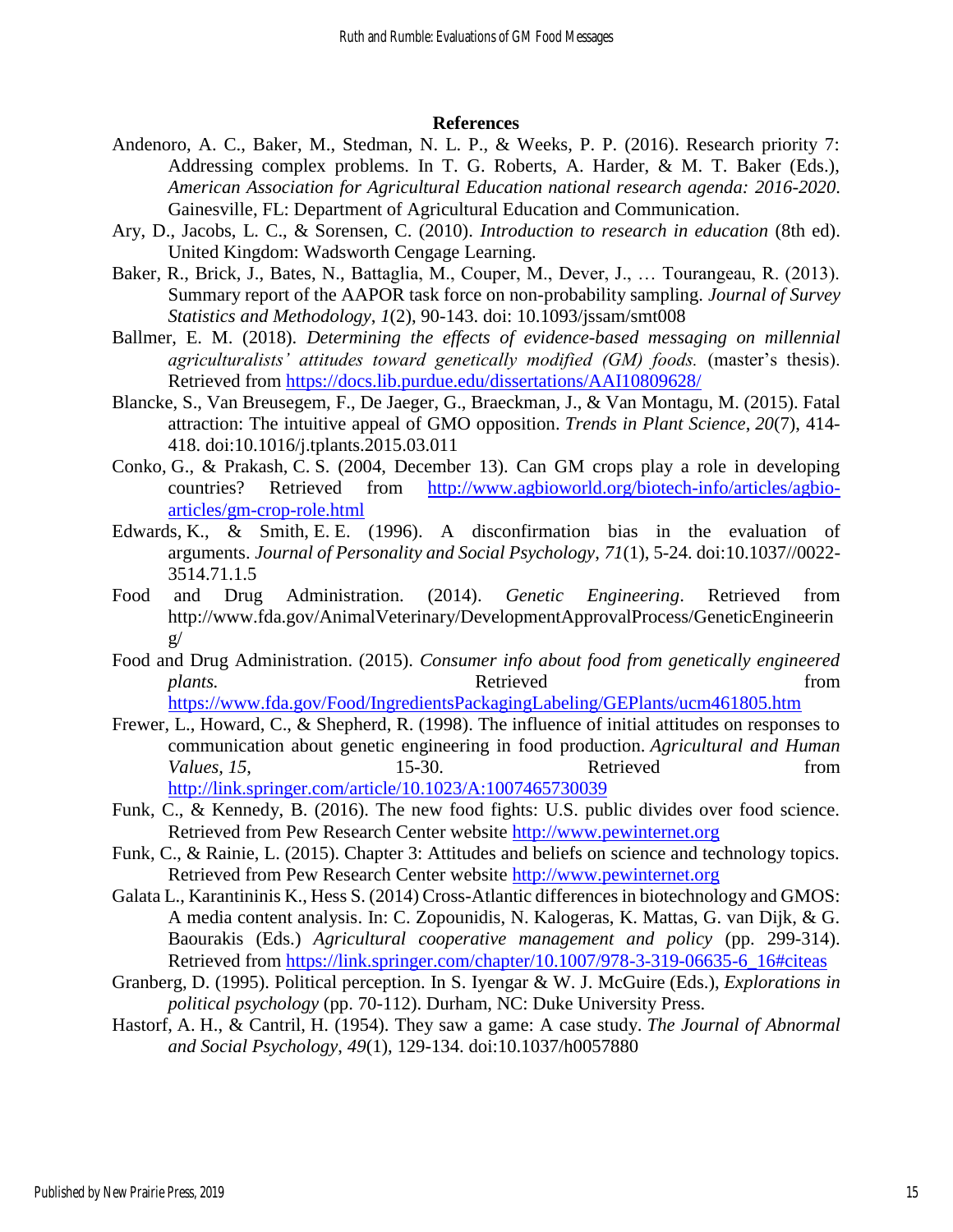- Heddy, B. C., Danielson, R. W., Sinatra, G. M., & Graham, J. (2016). Modifying knowledge, emotions, and attitudes regarding genetically modified foods. *The Journal of Experimental Education*, *85*(3), 513-533. doi:10.1080/00220973.2016.1260523
- Hovland, C., Harvey, O. J., & Sherif, M. (1957). Social judgment: Assimilation and contrast effects in communication and attitude change. *American Journal of Sociology*, *68*(1), 126- 127. doi:10.1086/223278
- International Food Information Council. (2012). Consumer perceptions of food technology survey. Retrieved from http:// [www.foodinsight.org/Content/5438/FINAL%20Executive%20Summary%205-8-12.pdf](http://www.foodinsight.org/Content/5438/FINAL%20Executive%20Summary%205-8-12.pdf)
- Jayaraman, K., & Jia, H. (2012). GM phobia spreads in south Asia. *Nature Biotechnology*, *30*(11), 1017-1018. doi:10.1038/nbt1112-1017a
- Knight, J. G., Mather, D. W., & Holdsworth, D. K. (2005). Consumer benefits and acceptance of GM food. *Journal of Public Affairs*, *5*, 226–235. doi:10.1002/pa.24
- Linnhoff, S., Volovich, E., & Smith, M. (2014). An examination of Millennials' attitudes toward genetically modified organism (GMO) foods: Is it Franken-food or superfood? *International Journal of Agricultural Resources*, *13*(4), 371. doi:10.2139/ssrn.2419593
- Lu, H., McComas, K. A., & Besley, J. C. (2017). Messages promoting genetic modification of crops in the context of climate change: Evidence for psychological reactance. *Appetite*, *108*, 104-116. doi:10.1016/j.appet.2016.09.026
- Mahgoub, S. E. (2016). *GM food: Basics, applications, and controversy*. Boca Raton, FL: CRC Press; Taylor & Francis Group.
- Marques, M. D., Critchley, C. R., & Walshe, J. (2014). Attitudes to genetically modified food over time: How trust in organizations and the media cycle predict support. *Public Understanding of Science*, *24*(5), 601-618. doi:10.1177/0963662514542372
- McFadden, B. R., & Lusk, J. L. (2015). Cognitive biases in the assimilation of scientific information on global warming and genetically modified food. *Food Policy, 54*, 35-43. doi:10.1016/j.foodpol.2015.04.010
- McHughen, A. (2013). GM crops and foods: What do consumers know? *GM Crops & Food*, *4*(3), 172-182. doi:10.4161/gmcr.26532
- National Academies of Sciences. (2016a). *Genetically engineered crops: Experiences and prospects.* Retrieved from [http://www.nap.edu/catalog/23395/genetically-engineered](http://www.nap.edu/catalog/23395/genetically-engineered-crops-experiences-and-prospects)[crops-experiences-and-prospects](http://www.nap.edu/catalog/23395/genetically-engineered-crops-experiences-and-prospects)
- National Academies of Sciences. (2016b). *Science literacy: Concepts, contexts,* and *consequences*. Retrieved from National Academies Press website:<http://www.nap.edu/23595>
- National Agricultural Statistics Service. (2016). 2016 state agricultural overview: Florida. Retrieved from the state of the state of the state of the state of the state of the state of the state of the state of the state of the state of the state of the state of the state of the state of the state of the state of

[http://www.nass.usda.gov/Quick\\_Stats/Ag\\_Overview/stateOverview.php?state=Florida](http://www.nass.usda.gov/Quick_Stats/Ag_Overview/stateOverview.php?state=Florida)

- Nicolia, A., Manzo, A., Veronesi, F., & Rosellini, D. (2014). An overview of the last 10 years of genetically engineered crop safety research. *Critical Reviews in Biotechnology, 34*(1), 77- 88. doi:10.3109/07388551.2013.823595
- Perez, J., & Howard, P. (2007). Consumer interest in food systems topics: Implications for educators. *Journal of Extension, 45*(4), 4FEA6. Retrieved from <https://www.joe.org/joe/2007august/a6.php>
- Perloff, R. M. (2014). *The dynamics of persuasion: Communication and attitudes in the 21st century* (4th ed.). New York, NY: Routlage.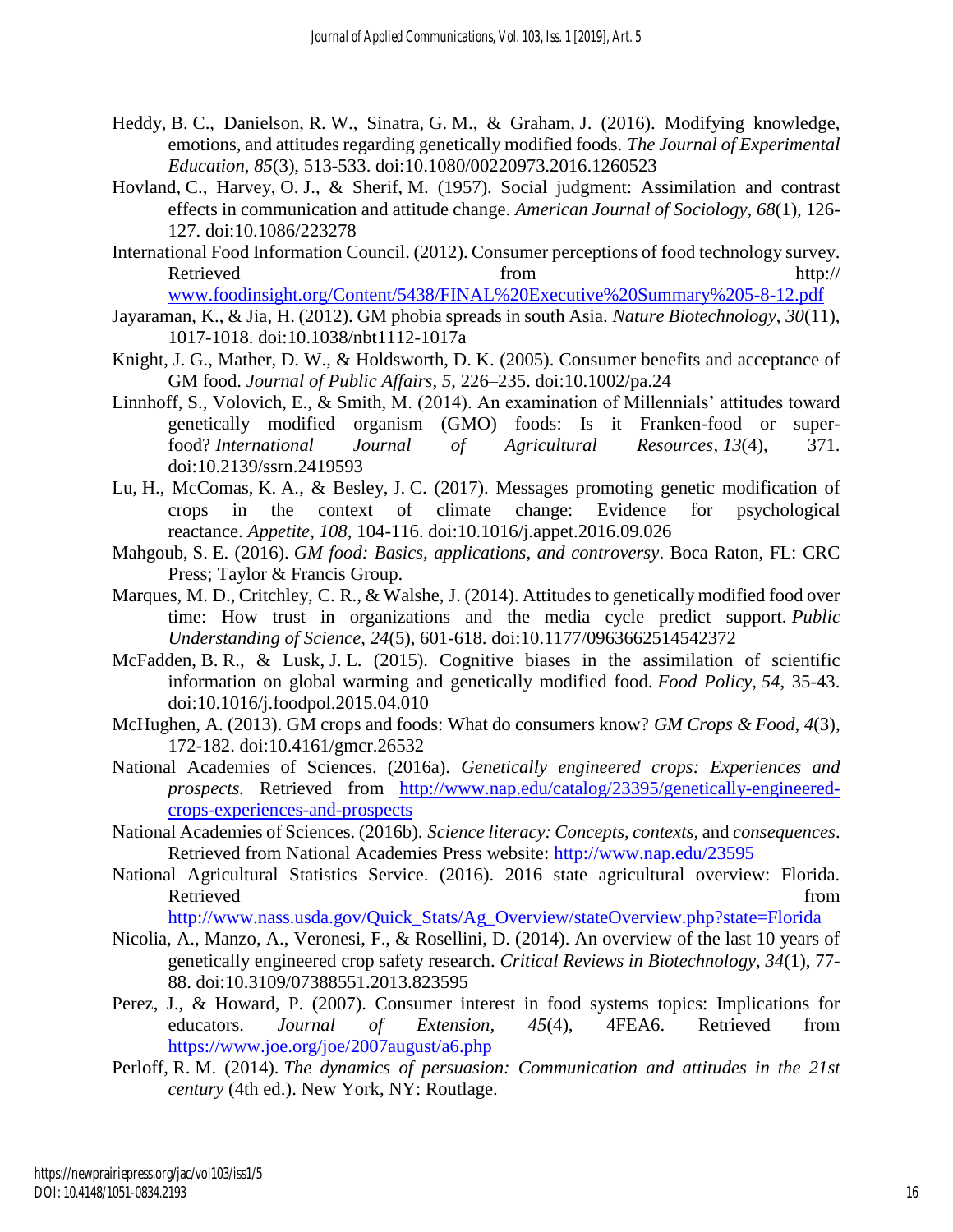- Popken, B. (2016, August 1). Obama signs controversial GMO food label law. *NBC News.* Retrieved from http:// [www.nbcnews.com/business/consumer/obama-signs-controversial](http://www.nbcnews.com/business/consumer/obama-signs-controversial-gmo-food-label-law-n620796)[gmo-food-label-law-n620796](http://www.nbcnews.com/business/consumer/obama-signs-controversial-gmo-food-label-law-n620796)
- Rodriguez, L., & Lee, S. (2016). What can be gleaned from news coverage to improve science reporting and enhance public literacy about agricultural biotechnology in Ghana? *Journal of Agricultural & Food Information, 17*(2-3), 91-109. doi: 10.1080/10496505.2015.1133309
- Rumble, J. N., Lundy, L. K., Martin, B., & Anderson, S. (2017). Gender and GMOs: Understanding Floridians attitudes toward GMOs through the lens of Social Judgement Theory, *Journal of Applied Communications, 101*(4). [https://doi.org/10.4148/1051-](https://doi.org/10.4148/1051-0834.1845) [0834.1845](https://doi.org/10.4148/1051-0834.1845)
- Runge, K. K., Brossard, D., Scheufele, D. A., Rose, K. M., & Larson, B. J. (2017). Attitudes about food and food-related biotechnology. *Public Opinion Quarterly*, *81*(2), 577-596. doi:10.1093/poq/nfw038
- Ruth, T. K., Gay, K. D., Rumble, J. N., & Rodriguez, M. T. (2016). The importance of source: A mixed methods analysis of undergraduate students' attitudes toward genetically modified food. *Journal of Agricultural Education, 57*(3), 145-161. doi: 10.5032/jae.2016.03145
- Ruth, T. K., & Rumble, J. N. (2016). The gold standard: A qualitative framing analysis of newspaper coverage of golden rice in the united states and Philippines. *Journal of International Agricultural and Extension Education, 23*(3). doi: 10.5191/jiaee.2016.23302
- Sherif, M., & Sherif, C. W. (1967). Attitude as the individual's own categories: The social judgement-involvement approach to attitude and attitude change. In C. W. Sherif & M. Sherif (Eds.), *Attitude, ego-involvement, and change* (pp. 105-139). New York, NY: Wiley.
- Sherif, C. W., Sherif, M., & Nebergall, R. E. (1965). *Attitude and attitude change: The social judgement approach*. Philadelphia, PA: W. B. Saunders.
- Trevors, G. J., Muis, K. R., Pekrun, R., Sinatra, G. M., & Winne, P. H. (2016). Identity and epistemic emotions during knowledge revision: A potential account for the backfire effect. *Discourse Processes*, *53*(5-6), 339-370. doi:10.1080/0163853x.2015.1136507
- Twyman, J. (2008). Getting it right: YouGov and online survey research in Britain. *Journal of Elections, Public Opinions and Parties, 18*, 343-354. Retrieved from [http://www.tandfonline.com/doi/abs/10.1080/17457280802305169#.VC\\_zJildXu8](http://www.tandfonline.com/doi/abs/10.1080/17457280802305169#.VC_zJildXu8)
- Varachhia, S. H., Badri, N., & Singh, M. (2017). Supermarket shoppers perceptions to genetically modified foods in Trinidad and Tobego: Focus on health risks and benefits. *International Journal of Nutrition and Food Engineering, 11*(8), Retrieved from <http://waset.org/pdf/books/?id=63555&pageNumber=3>
- Vavreck, L., & Rivers, D. (2008). The 2006 cooperative congressional election study. *Journal of Elections, Public Opinion and Parties, 18*(4), 355-366. doi:10.1080/17457280802305177
- Wang, Z. (2017). Media, biotechnology, and trust: What drives citizens to support biotechnology. *Studies in Media and Communication, 5*(2), 157. doi:10.11114/smc.v5i2.2803
- Wilcox, C. (2015, March 31). GMOs of the future: Two recent studies reveal potential of genetic technologies. *Discover*. Retrieved from [http://blogs.discovermagazine.com/science](http://blogs.discovermagazine.com/science-sushi/2015/03/31/gmos-of-the-future-two-recent-studies-reveal-potential-of-genetic-technologies/#.Wb_ymtOGN25)[sushi/2015/03/31/gmos-of-the-future-two-recent-studies-reveal-potential-of-genetic](http://blogs.discovermagazine.com/science-sushi/2015/03/31/gmos-of-the-future-two-recent-studies-reveal-potential-of-genetic-technologies/#.Wb_ymtOGN25)[technologies/#.Wb\\_ymtOGN25](http://blogs.discovermagazine.com/science-sushi/2015/03/31/gmos-of-the-future-two-recent-studies-reveal-potential-of-genetic-technologies/#.Wb_ymtOGN25)